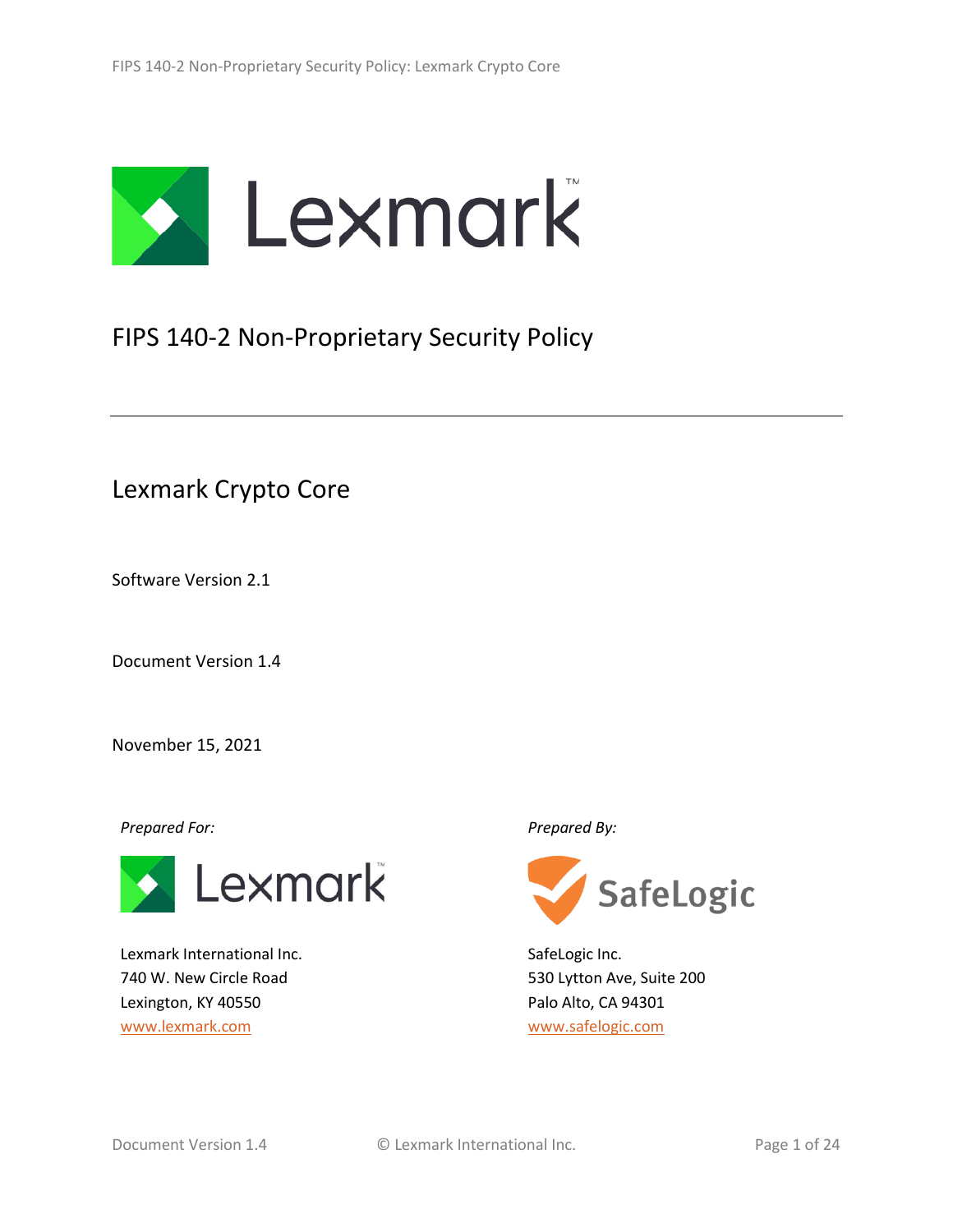# **Abstract**

This document provides a non-proprietary FIPS 140-2 Security Policy for Lexmark Crypto Core.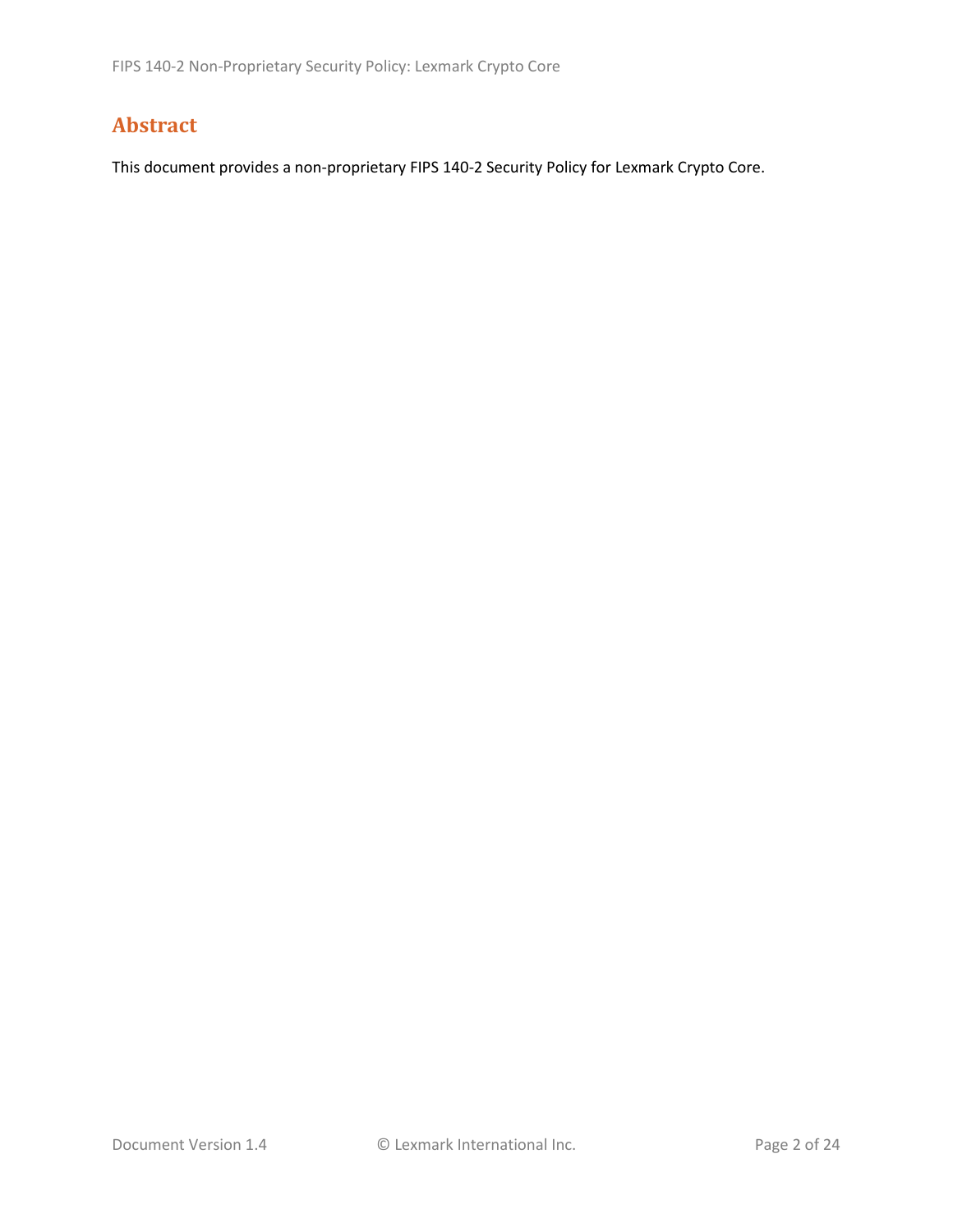# **Table of Contents**

| $\mathbf{1}$ |         |                                                                                                 |  |
|--------------|---------|-------------------------------------------------------------------------------------------------|--|
|              | 1.1     |                                                                                                 |  |
|              | 1.2     |                                                                                                 |  |
|              | 1.3     |                                                                                                 |  |
|              | 1.4     |                                                                                                 |  |
|              | 1.5     |                                                                                                 |  |
| $\mathbf{2}$ |         |                                                                                                 |  |
|              | 2.1     |                                                                                                 |  |
|              | 2.1.1   |                                                                                                 |  |
|              | 2.1.2   |                                                                                                 |  |
|              | 2.1.3   |                                                                                                 |  |
|              | 2.2     |                                                                                                 |  |
|              | 2.3     |                                                                                                 |  |
|              | 2.3.1   |                                                                                                 |  |
|              | 2.3.2   |                                                                                                 |  |
|              | 2.4     |                                                                                                 |  |
|              | $2.5\,$ |                                                                                                 |  |
|              | 2.6     |                                                                                                 |  |
|              | 2.6.1   |                                                                                                 |  |
|              | 2.6.2   | Key/Critical Security Parameter (CSP) Authorized Access and Use by Role and Service/Function 19 |  |
|              | 2.6.3   |                                                                                                 |  |
|              | 2.6.4   |                                                                                                 |  |
|              | 2.7     |                                                                                                 |  |
|              | 2.7.1   |                                                                                                 |  |
|              | 2.7.2   |                                                                                                 |  |
|              | 2.7.3   |                                                                                                 |  |
|              | 2.8     |                                                                                                 |  |
| 3            |         |                                                                                                 |  |
|              | 3.1     |                                                                                                 |  |
|              | 3.1.1   |                                                                                                 |  |
|              | 3.1.2   |                                                                                                 |  |
|              | 3.2     |                                                                                                 |  |
|              | 3.2.1   |                                                                                                 |  |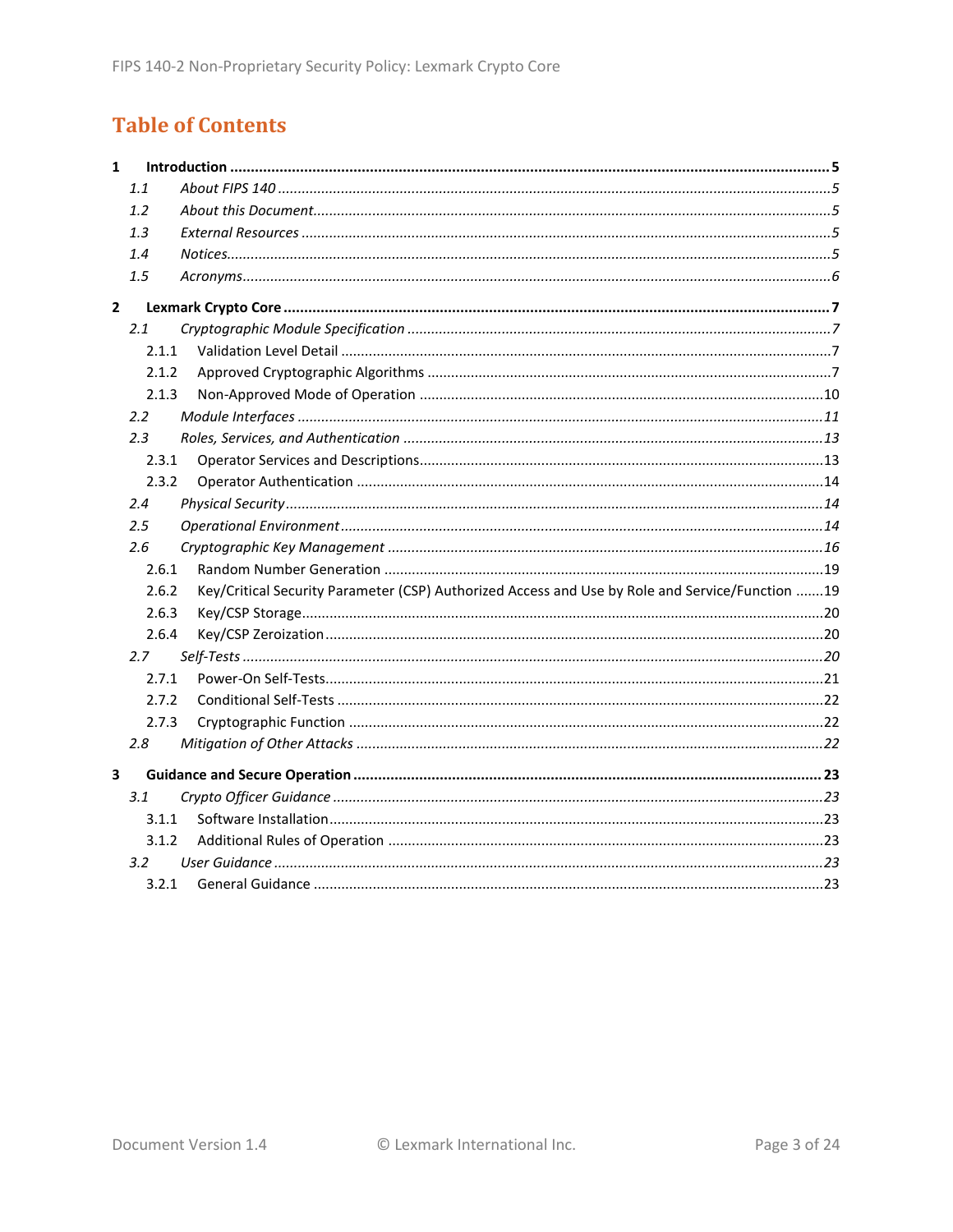# **List of Tables**

# **List of Figures**

|--|--|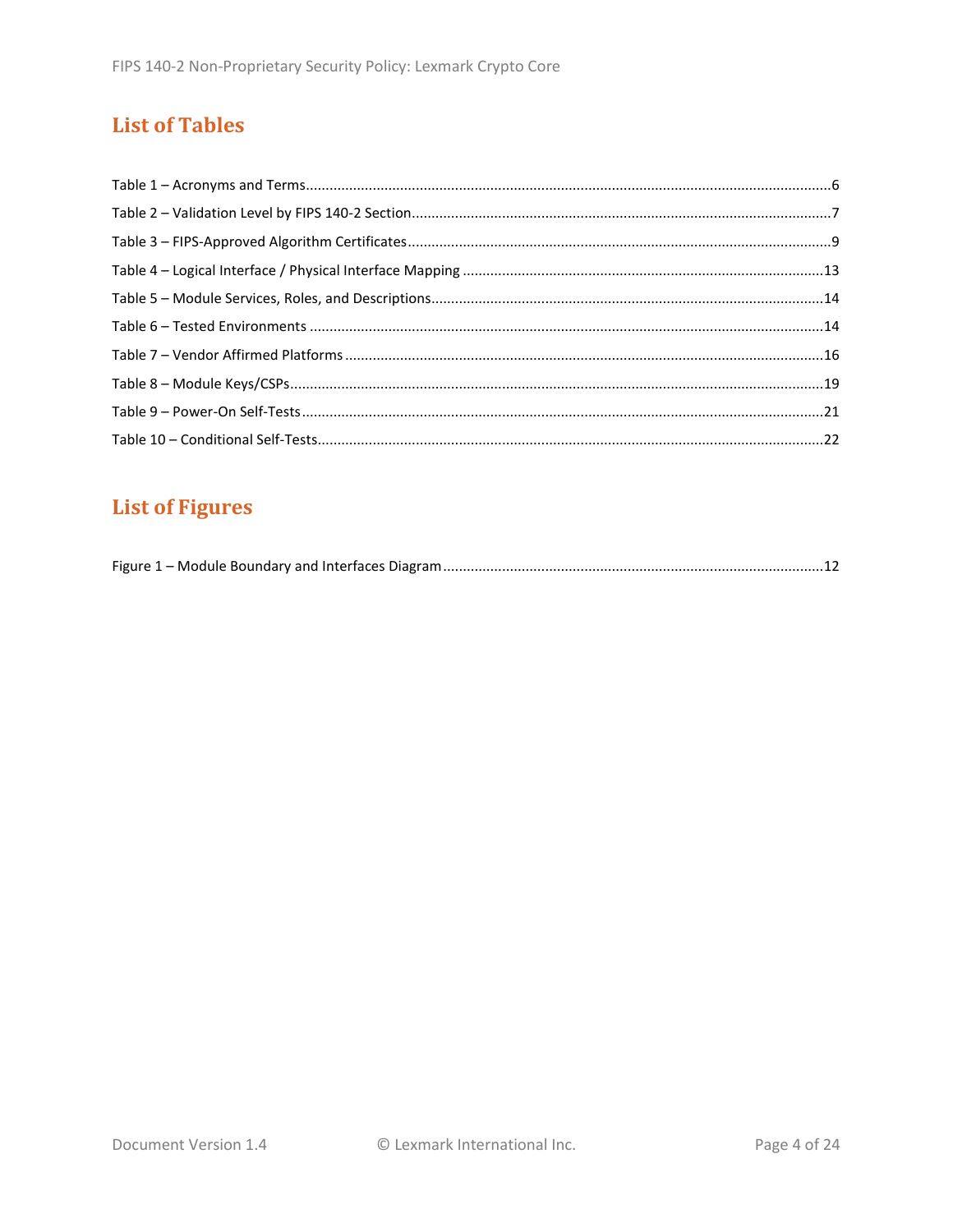# <span id="page-4-0"></span>**1 Introduction**

# <span id="page-4-1"></span>**1.1 About FIPS 140**

Federal Information Processing Standards Publication 140-2 — Security Requirements for Cryptographic Modules specifies requirements for cryptographic modules to be deployed in a Sensitive but Unclassified environment. The National Institute of Standards and Technology (NIST) and Canadian Centre for Cyber Security (CCCS) Cryptographic Module Validation Program (CMVP) run the FIPS 140 program. The NVLAP accredits independent testing labs to perform FIPS 140 testing; the CMVP validates modules meeting FIPS 140 validation. *Validated* is the term given to a module that is documented and tested against the FIPS 140 criteria.

More information is available on the CMVP website at [http://csrc.nist.gov/groups/STM/cmvp/index.html.](http://csrc.nist.gov/groups/STM/cmvp/index.html)

# <span id="page-4-2"></span>**1.2 About this Document**

This non-proprietary Cryptographic Module Security Policy for Lexmark Crypto Core from Lexmark International Inc. (Lexmark) provides an overview of the product and a high-level description of how it meets the security requirements of FIPS 140-2. This document contains details on the module's cryptographic keys and critical security parameters. This Security Policy concludes with instructions and guidance on running the module in a FIPS 140-2 mode of operation.

Lexmark Crypto Core may also be referred to as the "module" in this document.

# <span id="page-4-3"></span>**1.3 External Resources**

The Lexmark website [\(https://www.lexmark.com/\)](https://www.lexmark.com/) contains information on Lexmark services and products. The Cryptographic Module Validation Program website contains links to the FIPS 140-2 certificate and Lexmark contact information.

### <span id="page-4-4"></span>**1.4 Notices**

This document may be freely reproduced and distributed in its entirety without modification.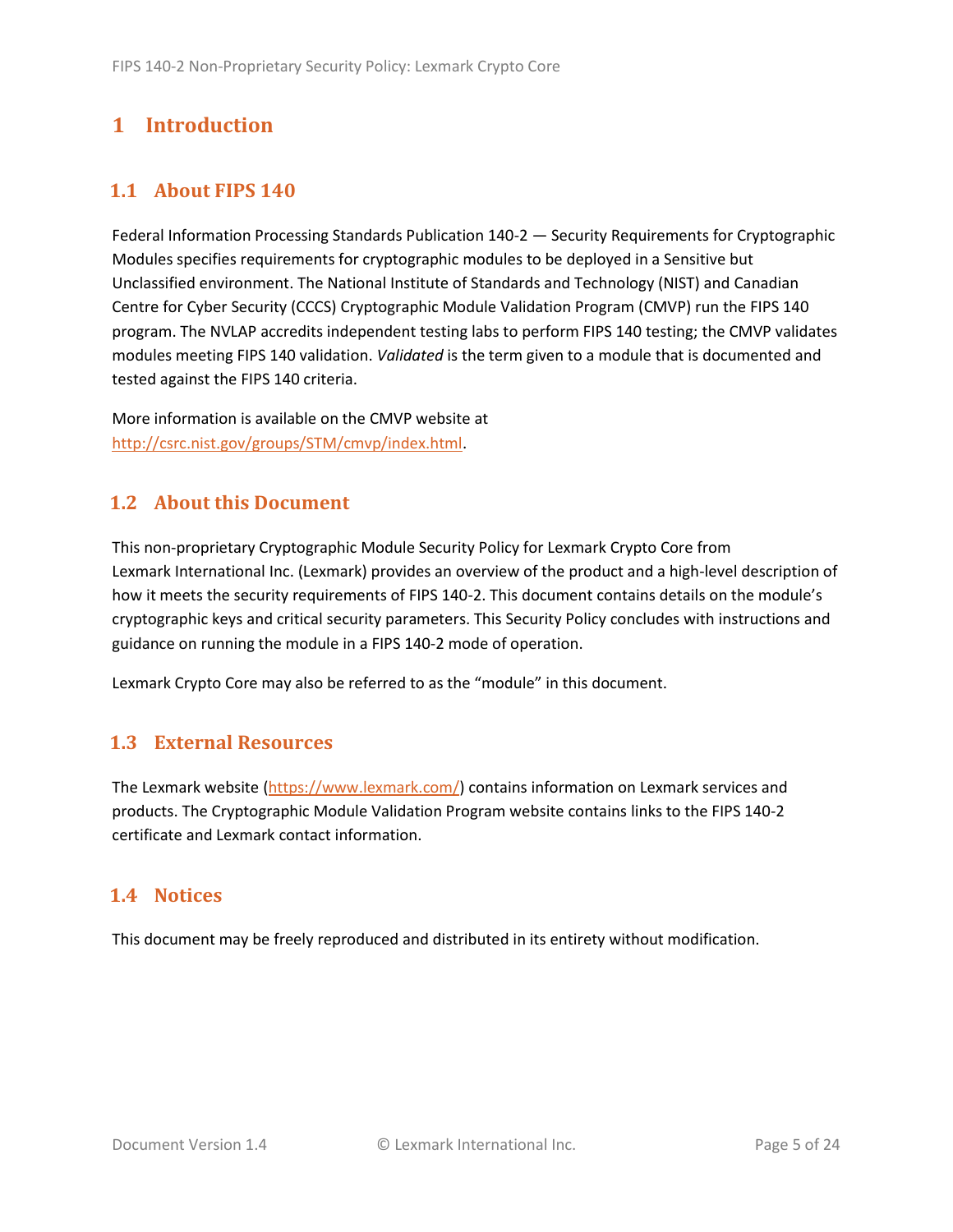# <span id="page-5-0"></span>**1.5 Acronyms**

| <b>Acronym</b> | <b>Term</b>                                    |
|----------------|------------------------------------------------|
| <b>AES</b>     | <b>Advanced Encryption Standard</b>            |
| <b>ANSI</b>    | American National Standards Institute          |
| <b>API</b>     | <b>Application Programming Interface</b>       |
| <b>CMVP</b>    | Cryptographic Module Validation Program        |
| CO             | Crypto Officer                                 |
| <b>CCCS</b>    | Canadian Centre for Cyber Security             |
| <b>CSP</b>     | <b>Critical Security Parameter</b>             |
| <b>DES</b>     | Data Encryption Standard                       |
| DH             | Diffie-Hellman                                 |
| <b>DRBG</b>    | Deterministic Random Bit Generator             |
| <b>DSA</b>     | Digital Signature Algorithm                    |
| <b>EC</b>      | <b>Elliptic Curve</b>                          |
| <b>EMC</b>     | <b>Electromagnetic Compatibility</b>           |
| <b>EMI</b>     | Electromagnetic Interference                   |
| <b>FCC</b>     | <b>Federal Communications Commission</b>       |
| <b>FIPS</b>    | <b>Federal Information Processing Standard</b> |
| <b>GPC</b>     | General Purpose Computer                       |
| GUI            | <b>Graphical User Interface</b>                |
| <b>HMAC</b>    | (Keyed-) Hash Message Authentication Code      |
| <b>KAT</b>     | <b>Known Answer Test</b>                       |
| <b>MAC</b>     | <b>Message Authentication Code</b>             |
| <b>MD</b>      | <b>Message Digest</b>                          |
| <b>NIST</b>    | National Institute of Standards and Technology |
| OS             | <b>Operating System</b>                        |
| <b>PKCS</b>    | Public-Key Cryptography Standards              |
| <b>PRNG</b>    | Pseudo Random Number Generator                 |
| <b>PSS</b>     | Probabilistic Signature Scheme                 |
| <b>RNG</b>     | Random Number Generator                        |
| <b>RSA</b>     | Rivest, Shamir, and Adleman                    |
| <b>SHA</b>     | Secure Hash Algorithm                          |
| SSL            | Secure Sockets Layer                           |
| Triple-DES     | Triple Data Encryption Algorithm               |
| <b>TLS</b>     | <b>Transport Layer Security</b>                |
| <b>USB</b>     | <b>Universal Serial Bus</b>                    |

The following table defines acronyms found in this document:

**Table 1 – Acronyms and Terms**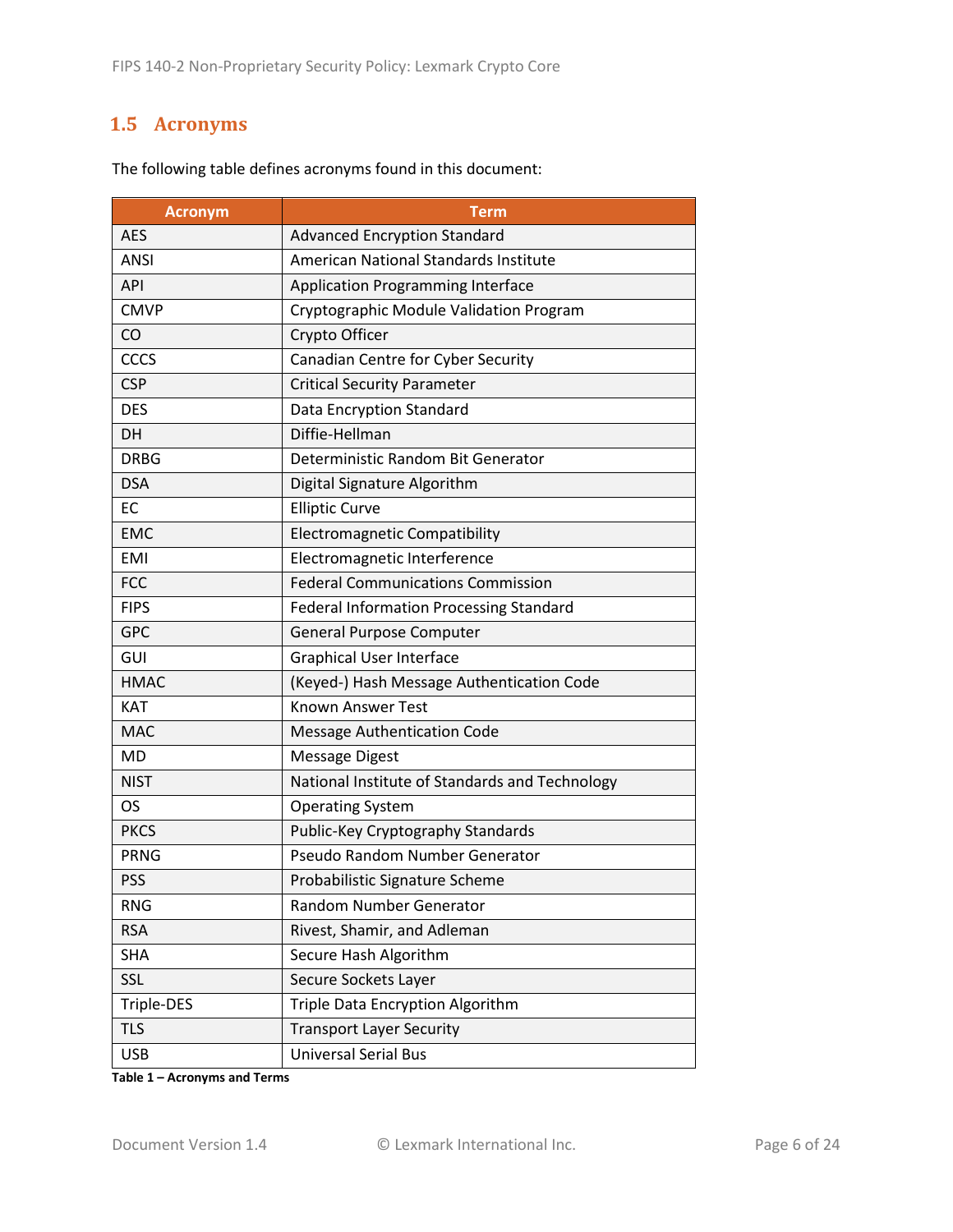# <span id="page-6-0"></span>**2 Lexmark Crypto Core**

# <span id="page-6-1"></span>**2.1 Cryptographic Module Specification**

The Lexmark Crypto Core module is firmware option for Lexmark Single and multi-function printers that handles user space cryptographic functions including, key management, hashing, symmetric and asymmetric cryptography.

The module's logical cryptographic boundary is the shared library files and their integrity check HMAC files. The module is a multi-chip standalone embodiment installed on a General Purpose Device.

All operations of the module occur via calls from host applications and their respective internal daemons/processes. As such there are no untrusted services calling the services of the module.

The module supports two modes of operation: Approved and non-Approved. The module will be in the FIPS-approved mode when all power up self-tests have completed successfully, and only Approved algorithms are invoked. See Approved Cryptographic Algorithms section below for a list of the supported Approved algorithms. The non-Approved mode is entered when a non-Approved algorithm is invoked. See Non- Approved Algorithms for a list of non-Approved algorithms.

### <span id="page-6-2"></span>**2.1.1 Validation Level Detail**

| <b>FIPS 140-2 Section Title</b>                              | <b>Validation Level</b> |
|--------------------------------------------------------------|-------------------------|
| Cryptographic Module Specification                           | 1                       |
| Cryptographic Module Ports and Interfaces                    | 1                       |
| Roles, Services, and Authentication                          | 1                       |
| <b>Finite State Model</b>                                    | 1                       |
| <b>Physical Security</b>                                     | N/A                     |
| <b>Operational Environment</b>                               | 1                       |
| Cryptographic Key Management                                 | 1                       |
| Electromagnetic Interference / Electromagnetic Compatibility | 1                       |
| Self-Tests                                                   | 1                       |
| Design Assurance                                             | 1                       |
| Mitigation of Other Attacks                                  | N/A                     |

The following table lists the level of validation for each area in FIPS 140-2:

**Table 2 – Validation Level by FIPS 140-2 Section**

### <span id="page-6-3"></span>**2.1.2 Approved Cryptographic Algorithms**

The module's cryptographic algorithm implementations have received the following certificate numbers from the Cryptographic Algorithm Validation Program: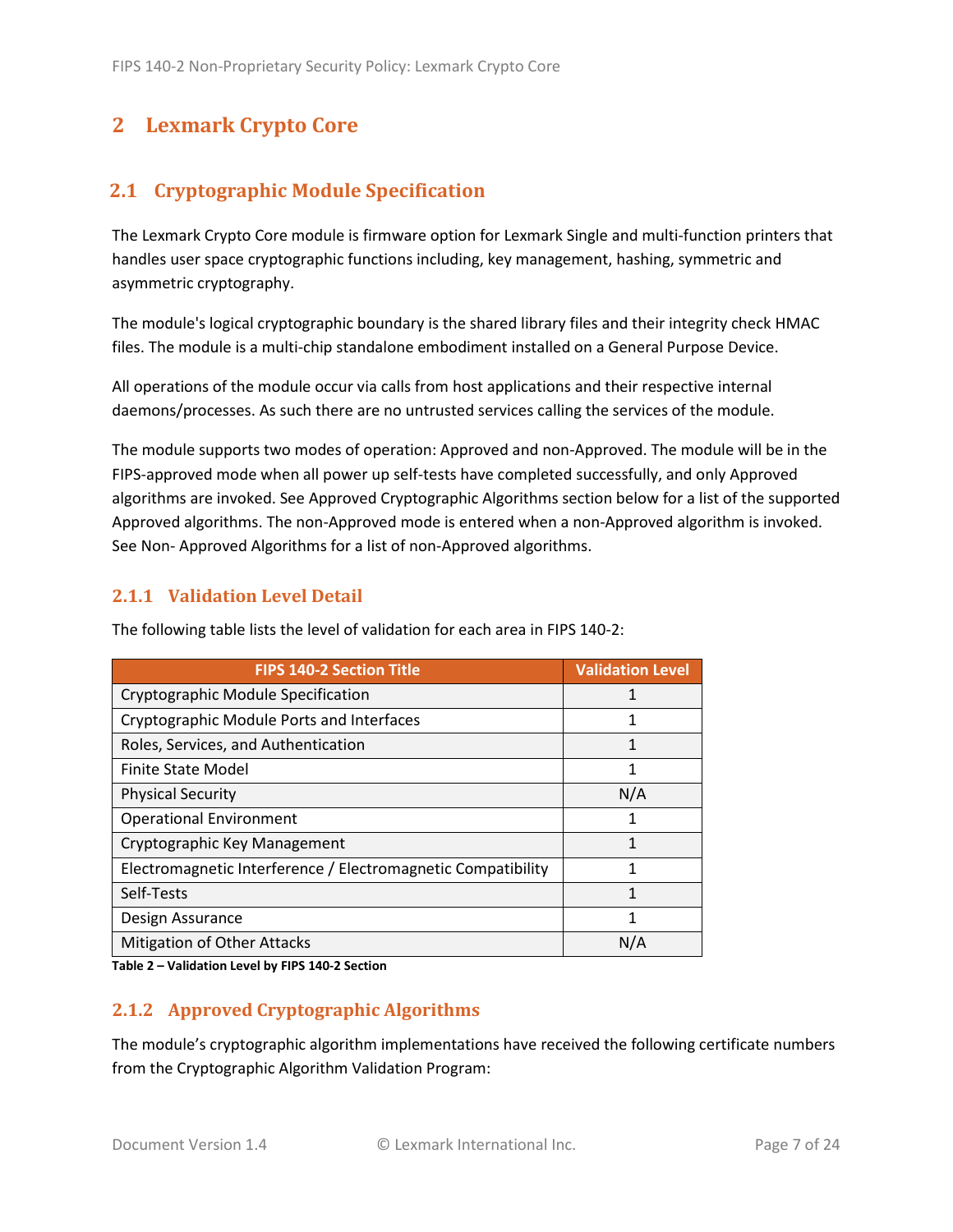| <b>Algorithm</b>                                                                   | <b>CAVP Certificate</b> |
|------------------------------------------------------------------------------------|-------------------------|
| <b>AES</b>                                                                         | 2273                    |
| ECB (e/d; 128, 192, 256)                                                           |                         |
| CBC (e/d; 128, 192, 256)                                                           |                         |
| CFB1 (e/d; 128, 192, 256)                                                          |                         |
| CFB8 (e/d; 128, 192, 256)                                                          |                         |
| OFB (e/d; 128, 192, 256)                                                           |                         |
| <b>CTR</b> (ext only; 128, 192, 256)                                               |                         |
| CCM (KS: 128, 192, 256)                                                            |                         |
| CMAC (Generation/Verification) (KS: 128, 192, 256)                                 |                         |
| <b>GCM</b> (KS: AES_128(e/d), AES_192(e/d), AES_256(e/d))                          |                         |
| HMAC-SHA-1, HMAC-SHA-224, HMAC-SHA-256, HMAC- SHA-384, HMAC-SHA-512                | 1391                    |
| <b>DSA</b>                                                                         | 709                     |
| FIPS 186-4                                                                         |                         |
| <b>PQG Gen: 2048 &amp; 3072 (using SHA-2)</b>                                      |                         |
| <b>PQG Ver:</b> 1024, 2048 & 3072 (using SHA-1 and SHA-2)                          |                         |
| Key Pair: 2048-bit & 3072-bit                                                      |                         |
| Sig Gen: 2048-bit & 3072-bit (using SHA-2)                                         |                         |
| Sig Ver: 1024-bit, 2048-bit & 3072-bit (using SHA-1 & SHA-2)                       |                         |
| <b>ECDSA</b>                                                                       | 368                     |
| FIPS 186-4                                                                         |                         |
| Key Pair Generation: Curves (P-224, P-256, P-384, P-521, K-233, K-283, K-409, K-   |                         |
| 571, B-233, B-283, B-409 & B-571)                                                  |                         |
| PKV: Curves All P, K & B                                                           |                         |
| Sig Gen: (P-224, P-256, P-384, P-521, K-233, K-283, K-409, K-571, B-233, B-283, B- |                         |
| 409 & B-571) (SHA-2)                                                               |                         |
| Sig Ver: Curves (P-192, P224, P-256, P-384, P-521, K-163, K-233, K-283, K-409, K-  |                         |
| 571, B-163, B-233, B-283, B-409 & B-571) (using SHA-1 and SHA-2)                   |                         |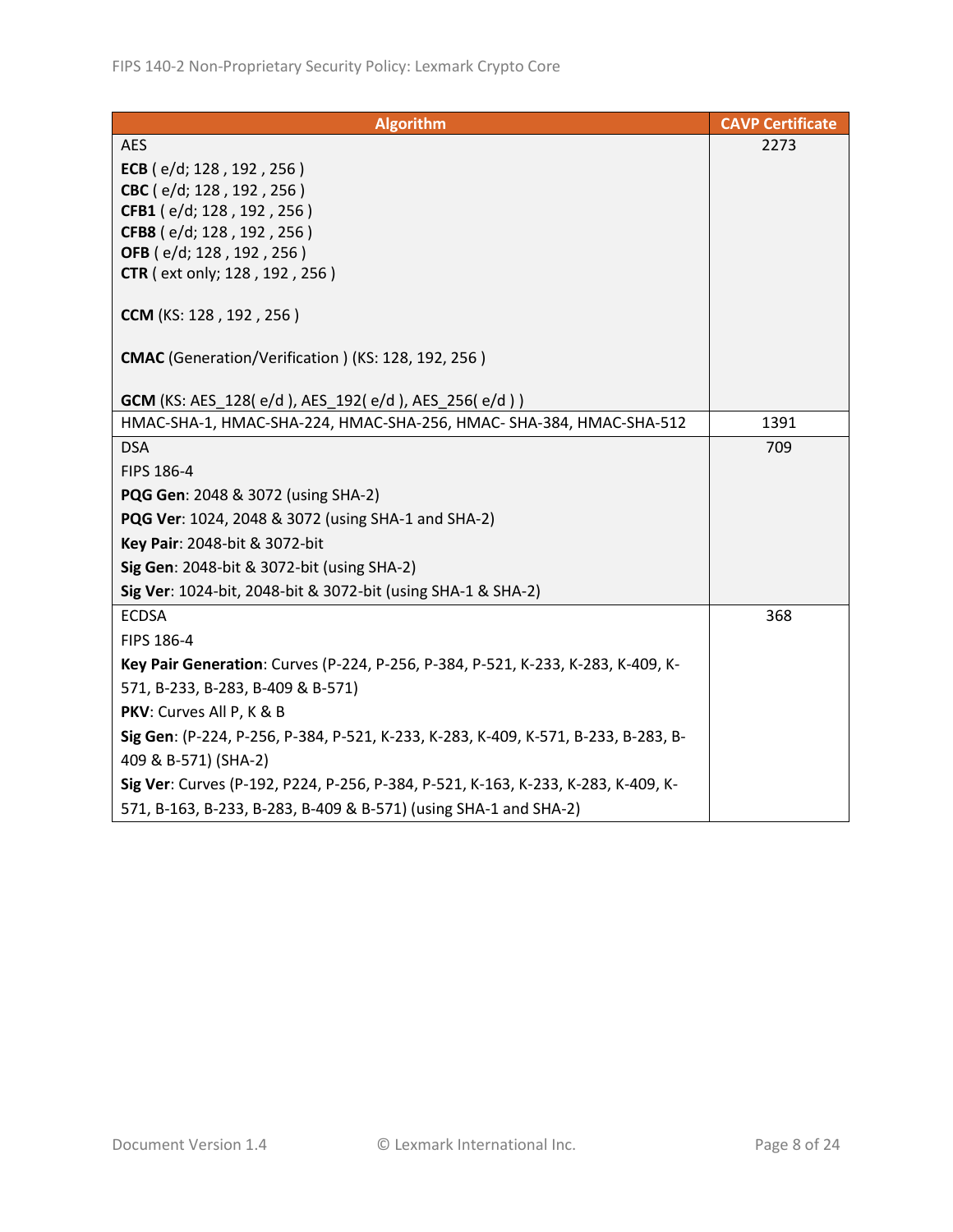| <b>Algorithm</b>                                                                | <b>CAVP Certificate</b> |
|---------------------------------------------------------------------------------|-------------------------|
| RSA (X9.31, PKCS #1.5, PSS)                                                     | 1166                    |
| FIPS 186-2                                                                      |                         |
| <b>ANSIX9.31</b>                                                                |                         |
| Sig Gen: 4096 bit (using SHA-2)                                                 |                         |
| Sig Ver: 1024-bit, 1536-bit, 2048-bit, 3072-bit, 4096-bit (any SHA size)        |                         |
|                                                                                 |                         |
| <b>PKCS1 V15</b>                                                                |                         |
| Sig Gen: 4096-bit (using SHA-2)                                                 |                         |
| Sig Ver: 1024-bit, 1536-bit, 2048-bit, 3072-bit, 4096-bit (any SHA size)        |                         |
|                                                                                 |                         |
| <b>PSS</b>                                                                      |                         |
| Sig Gen: 4096-bit (using SHA-2)                                                 |                         |
| Sig Ver: 1024-bit, 1536-bit, 2048-bit, 3072-bit, 4096-bit (any SHA size)        |                         |
|                                                                                 |                         |
| FIPS 186-4                                                                      |                         |
| <b>ANSIX9.31</b>                                                                |                         |
| Sig Gen: 2048-bit & 3072-bit (using SHA-2)                                      |                         |
| Sig Ver: 1024-bit, 2048-bit, & 3072-bit (any SHA size)                          |                         |
|                                                                                 |                         |
| <b>PKCS1 V15</b>                                                                |                         |
| Sig Gen: 2048-bit & 3072-bit (using SHA-2)                                      |                         |
| Sig Ver: 1024-bit, 2048-bit, & 3072-bit (any SHA size)                          |                         |
|                                                                                 |                         |
| <b>PSS</b>                                                                      |                         |
| Sig Gen: 2048-bit & 3072-bit (using SHA-2)                                      |                         |
| Sig Ver: 1024-bit, 2048-bit, & 3072-bit (any SHA size)                          |                         |
| SHA-1, SHA-224, SHA-256, SHA-384, SHA-512                                       | 1954                    |
| Triple-DES                                                                      | 1420                    |
| TECB( $KO 1 e/d$ , $KO 2 d only$ )                                              |                         |
| TCBC(KO 1 e/d, KO 2 d only)                                                     |                         |
| TCFB1(KO1e/d, KO2donly)                                                         |                         |
| TCFB8(KO1e/d, KO2donly)                                                         |                         |
| TCFB64(KO 1 e/d, KO 2 d only)                                                   |                         |
| TOFB(KO 1 e/d, KO 2 d only)                                                     |                         |
|                                                                                 |                         |
| <b>CMAC</b> (KS: 3-Key; Generation/Verification; Block Size(s): Full / Partial) |                         |
| SP 800-90A Rev.1 DRBG (Hash DRBG, HMAC DRBG, CTR DRBG)                          | 281                     |
| <b>CKG</b>                                                                      | Vendor Affirmed         |

**Table 3 – FIPS-Approved Algorithm Certificates**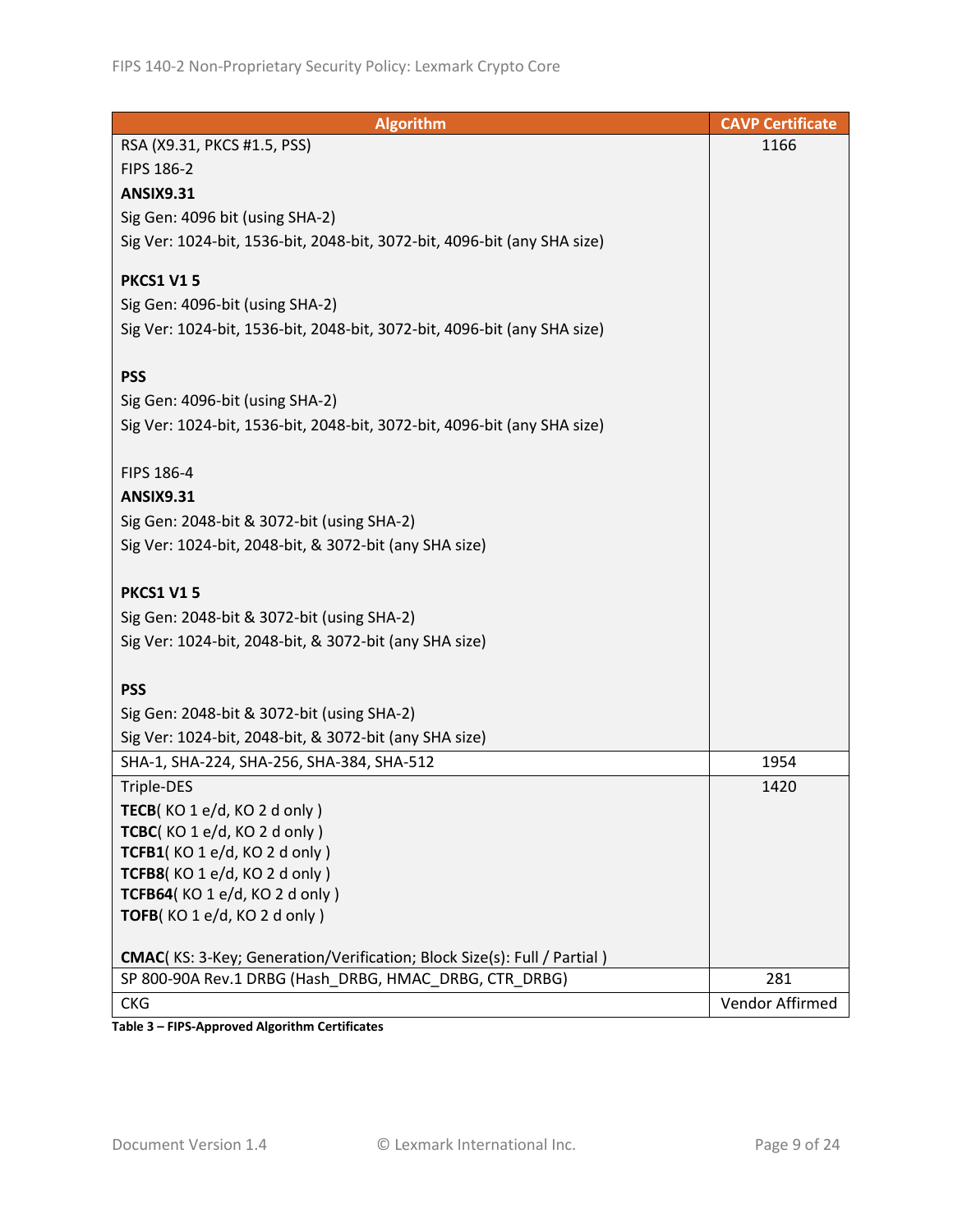### <span id="page-9-0"></span>**2.1.3 Non-Approved Mode of Operation**

The module supports a non-approved mode of operation. The algorithms listed in this section are not to be used by the operator in the FIPS Approved mode of operation.

The following algorithms shall not be used:

- AES XTS (  $(KS: XTS_128$  (  $(e/d)$   $(f/p)$  )  $KS: XTS_256$  (  $(e/d)$   $(f/p)$  )
- EC Diffie-Hellman
- RSA (key wrapping; key establishment methodology provides up to 256 bits of encryption strength)
- GMAC

The following algorithms are disallowed as of January 1, 2016 per the NIST SP 800-131A algorithm transitions:

- Random Number Generator Based on ANSI X9.31 Appendix A.2.4
- Two-Key Triple DES Encryption
- Dual EC DRBG

The following algorithms are disallowed as of January 1, 2014 per the NIST SP 800-131A algorithm transitions:

| <b>FIPS 186-4 DSA</b> | PQG Gen 1024-bit (any SHA size), 2048-bit & 3072-bit using SHA-1<br>Key Gen 1024-bit (any SHA size), 2048-bit & 3072-bit using SHA-1<br>Sig Gen 1024-bit (any SHA size), 2048-bit & 3072-bit using SHA-1 |
|-----------------------|----------------------------------------------------------------------------------------------------------------------------------------------------------------------------------------------------------|
| <b>FIPS 186-2 DSA</b> | PQG Gen 1024-bit (any SHA size)<br>PQG Ver 1024-but<br>Key Gen 1024-bit<br>Sig Gen 1024-bit (any SHA size), 2048-bit & 3072-bit using SHA-1                                                              |
| <b>FIPS 186-2 RSA</b> | <b>ANSIX9.31</b><br>Key Gen 1024 & 1536                                                                                                                                                                  |
|                       | <b>ANSIX9.31</b><br>Sig Gen 1024 & 1536 (any SHA size); 2048, 3072 & 4096 using SHA-1                                                                                                                    |
|                       | PKCSI V15<br>Sig Gen 1024 & 1536 (any SHA size); 2048, 3072 & 4096 using SHA-1                                                                                                                           |
|                       | <b>PSS</b><br>Sig Gen 1024 & 1536 (any SHA size); 2048, 3072 & 4096 using SHA-1                                                                                                                          |
| <b>FIPS 186-4 RSA</b> | <b>ANSIX9.31</b><br>Sig Gen 1024 using SHA-1                                                                                                                                                             |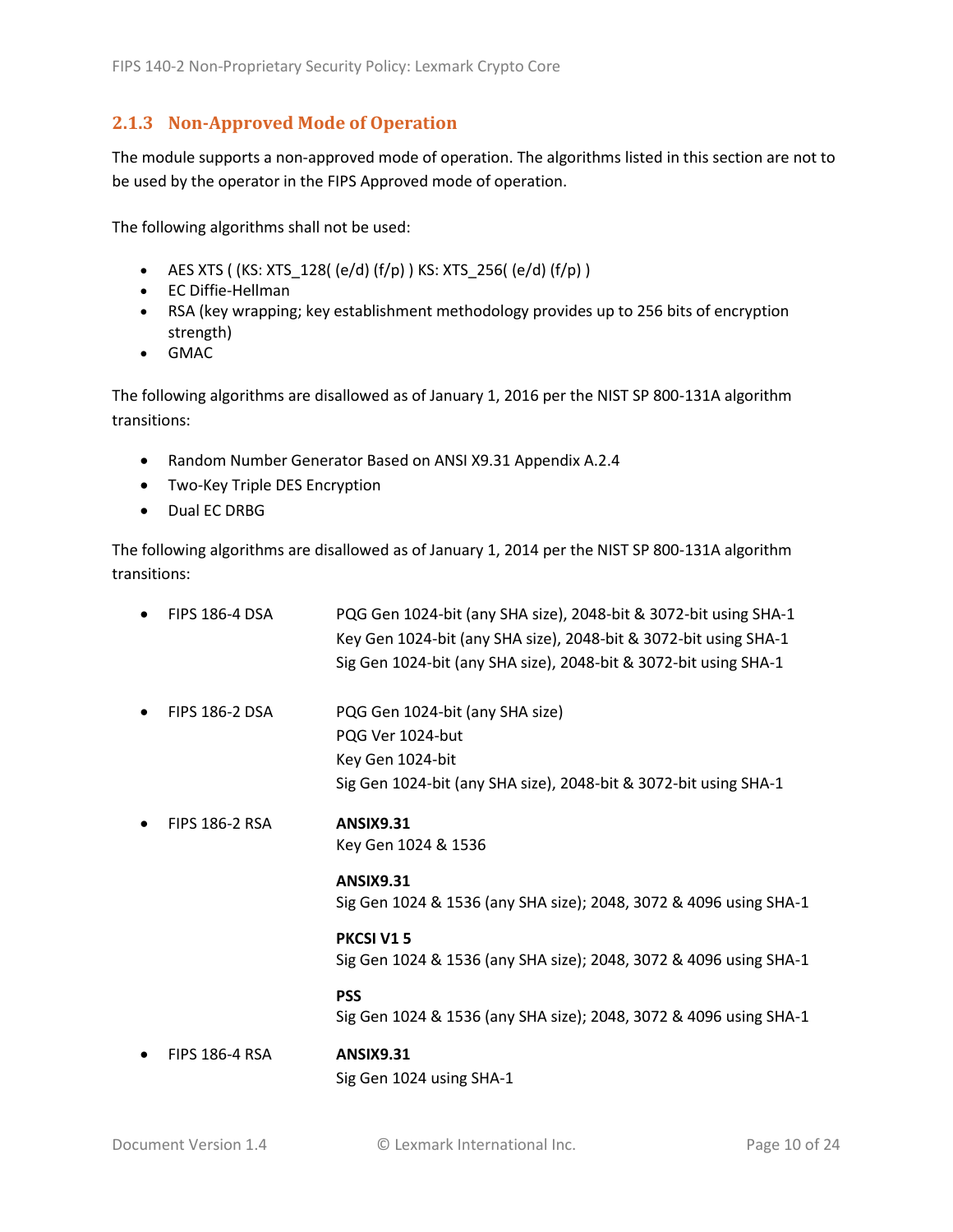#### **PKCSI V1 5** Sig Gen 1024 using SHA-1

**PSS** Sig Gen 1024 using SHA-1

| $\bullet$ | FIPS 186-2 ECDSA | <b>Key Pair Generation: Curves</b><br>PKV: Curves All P, K & B<br>Sig Gen Curves: All P, K & B<br>Sig Ver Curves: All P, K & B | P-192, K-163 & B-163                                                   |
|-----------|------------------|--------------------------------------------------------------------------------------------------------------------------------|------------------------------------------------------------------------|
| $\bullet$ | FIPS 186-4 ECDSA | Key Pair Generation: Curves P-192, K-163 & B-163                                                                               |                                                                        |
|           |                  | B-233, B-283, B-409 & B-571) (using SHA-1)                                                                                     | Sig Gen Curves P-224, P-256, P-384, P-521, K-233, K-283, K-409, K-571, |

P-192-, K-163 & B-163 (any SHA size)

• CVL (ECC CDH KAS)

The following algorithms are disallowed as of September 1, 2020 per the FIPS 186-2 transitions:

- FIPS 186-2 RSA (X9.31, PKCS #1.5, PSS)
	- o **ANSIX9.31**
		- Key Gen: 2048-bit, 3072-bit & 4096-bit
		- Sig Gen: 2048-bit, 3072-bit (any SHA size)
		- Sig Gen: 4096-bit using SHA-1
	- o **PKCS1 V1 5**
		- Sig Gen: 2048-bit, 3072-bit (any SHA size)
		- Sig Gen: 4096-bit using SHA-1
	- o **PSS**
		- Sig Gen: 2048-bit, 3072-bit (any SHA size)
		- Sig Gen: 4096-bit using SHA-1

### <span id="page-10-0"></span>**2.2 Module Interfaces**

The figure below shows the module's physical and logical block diagram: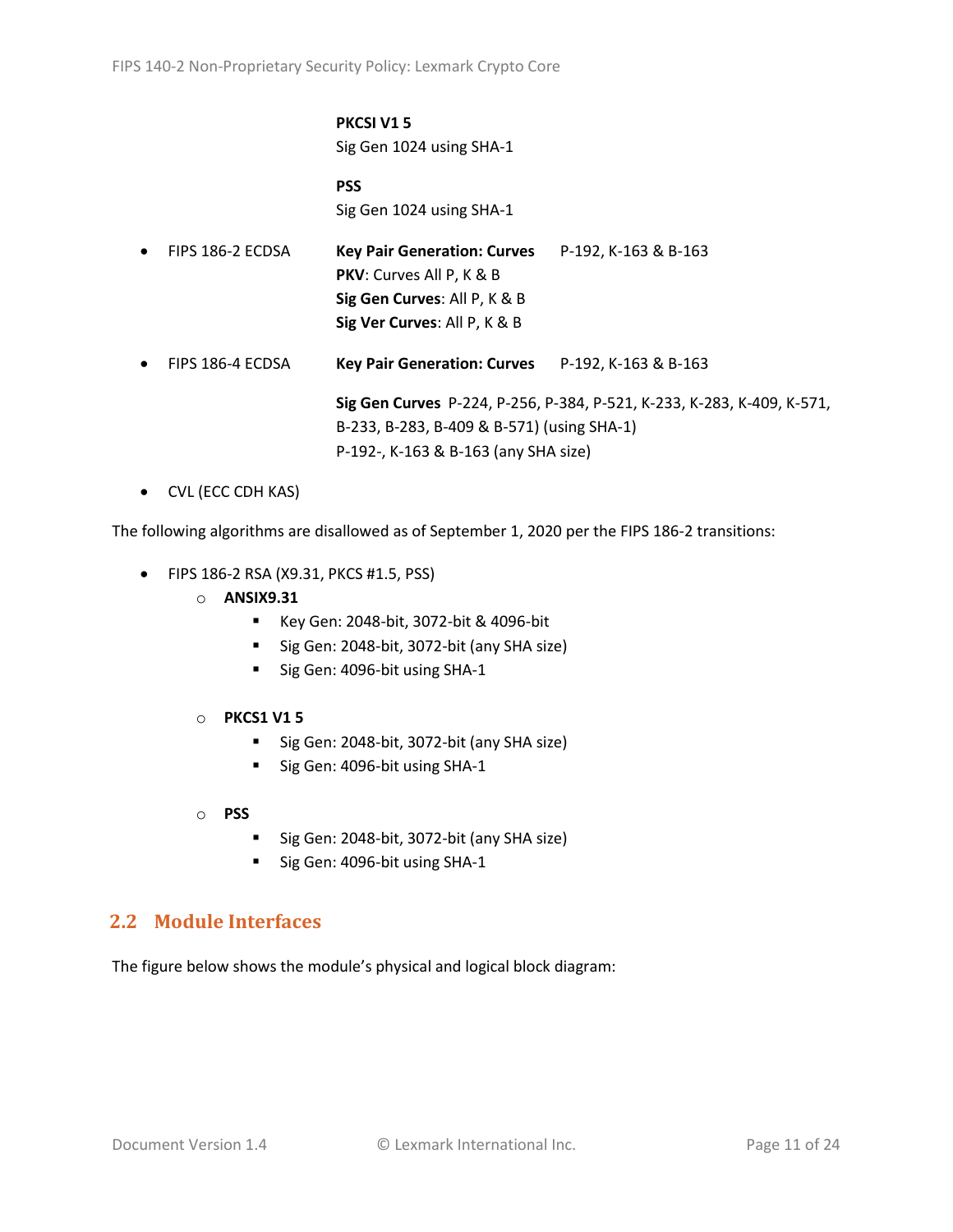

<span id="page-11-0"></span>**Figure 1 – Module Boundary and Interfaces Diagram**

The interfaces (ports) for the physical boundary include the computer keyboard port, mouse port, network port, USB ports, display and power plug. When operational, the module does not transmit any information across these physical ports because it is a software cryptographic module. Therefore, the module's interfaces are purely logical and are provided through the Application Programming Interface (API) that a calling daemon can operate. The logical interfaces expose services that applications directly call, and the API provides functions that may be called by a referencing application (see Sectio[n 2.3](#page-12-0) – [Roles, Services, and Authentication](#page-12-0) for the list of available functions). The module distinguishes between logical interfaces by logically separating the information according to the defined API.

The API provided by the module is mapped onto the FIPS 140-2 logical interfaces: data input, data output, control input, and status output. Each of the FIPS 140-2 logical interfaces relates to the module's callable interface, as follows:

| <b>FIPS 140-2 Interface</b> | Logical Interface                | <b>Module Physical Interface</b> |
|-----------------------------|----------------------------------|----------------------------------|
| Data Input                  | Input parameters of API function | Network Interface                |
|                             | calls                            |                                  |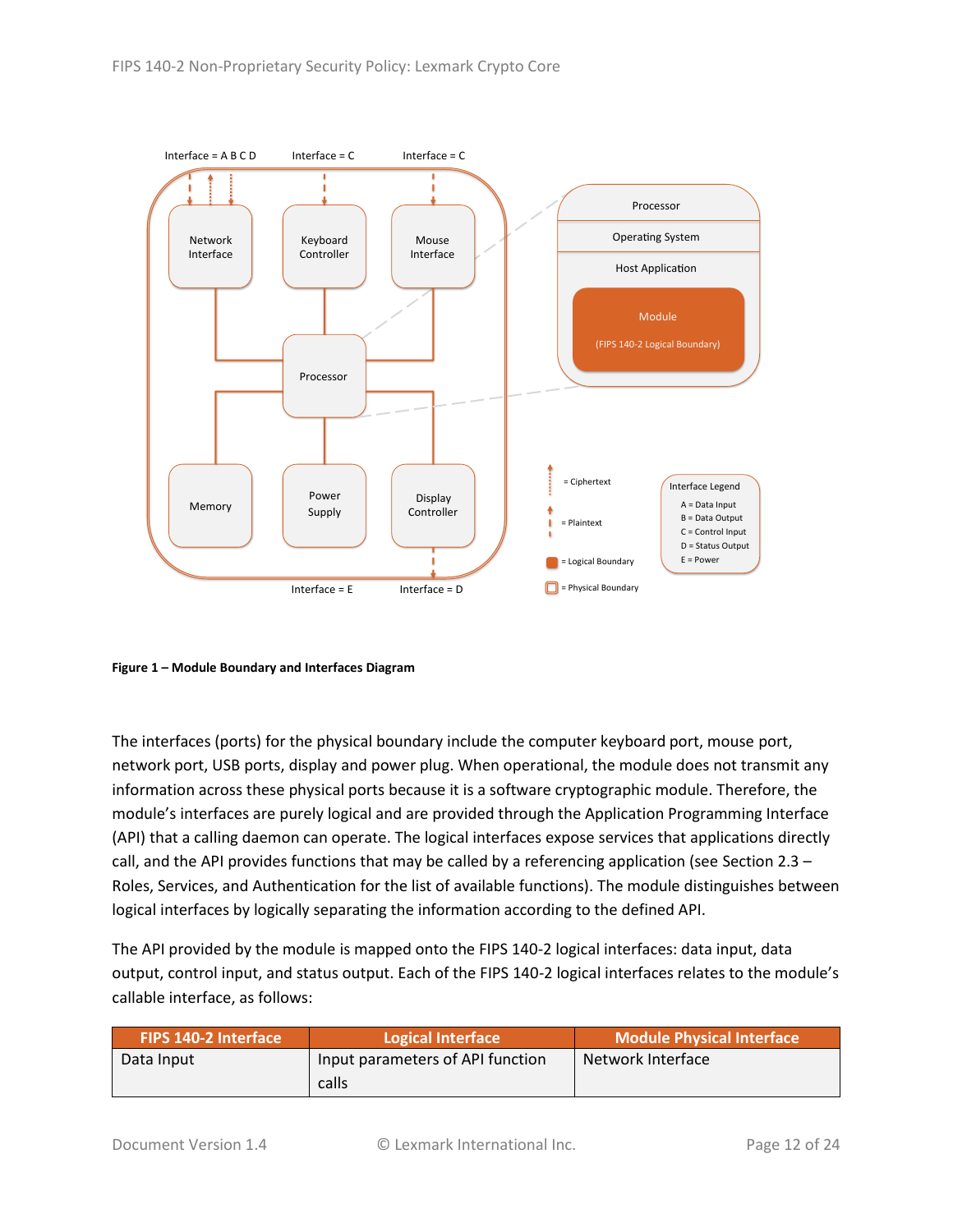| Data Output          | Output parameters of API function | Network Interface         |  |
|----------------------|-----------------------------------|---------------------------|--|
|                      | calls                             |                           |  |
| Control Input        | API function calls                | Keyboard Interface, Mouse |  |
|                      |                                   | Interface                 |  |
| <b>Status Output</b> | For FIPS mode, function calls     | <b>Display Controller</b> |  |
|                      | returning status information and  |                           |  |
|                      | return codes provided by API      |                           |  |
|                      | function calls.                   |                           |  |
| Power                | <b>None</b>                       | Power Supply              |  |

#### **Table 4 – Logical Interface / Physical Interface Mapping**

As shown in Figure 1 – [Module Boundary and Interfaces Diagram](#page-11-0) and Table 5 – Module [Services, Roles,](#page-13-3) [and Descriptions,](#page-13-3) the output data path is provided by the data interfaces and is logically disconnected from processes performing key generation or zeroization. No key information will be output through the data output interface when the module zeroizes keys.

# <span id="page-12-0"></span>**2.3 Roles, Services, and Authentication**

The module supports a Crypto Officer and a User role. The module does not support a Maintenance role. The User and Crypto-Officer roles are implicitly assumed by the entity accessing services implemented by the Module.

# <span id="page-12-1"></span>**2.3.1 Operator Services and Descriptions**

The module supports services that are available to users in the various roles. All of the services are described in detail in the module's user documentation. The following table shows the services available to the various roles and the access to cryptographic keys and CSPs resulting from services:

| <b>Service</b>        | <b>Roles</b> | <b>CSP</b> / Algorithm                  | <b>Permission</b>  |
|-----------------------|--------------|-----------------------------------------|--------------------|
| Module initialization | Crypto       | None                                    | CO:                |
|                       | Officer      |                                         | execute            |
|                       |              |                                         |                    |
| Symmetric             | User         | AES Key, Triple-DES Key                 | User:              |
| encryption/decryption |              |                                         | read/write/execute |
| Digital signature     | User         | RSA Private Key, DSA Private Key, ECDSA | User:              |
| generation            |              | Private Key                             | read/write/execute |
| Digital Signature     | User         | RSA Public Key, DSA Public Key, ECDSA   | User:              |
| verification          |              | Public Key                              | read/write/execute |
| Symmetric key         | User         | AES Key, Triple-DES Key                 | User:              |
| generation            |              |                                         | read/write/execute |
| Asymmetric key        | User         | DSA Private Key, ECDSA Private Key      | User:              |
| generation            |              |                                         | read/write/execute |
| Keyed Hash (HMAC)     | User         | HMAC Key                                | User:              |
|                       |              | HMAC SHA-1, HMAC SHA-224, HMAC SHA-     | read/write/execute |
|                       |              | 256, HMAC SHA-384, HMAC SHA-512         |                    |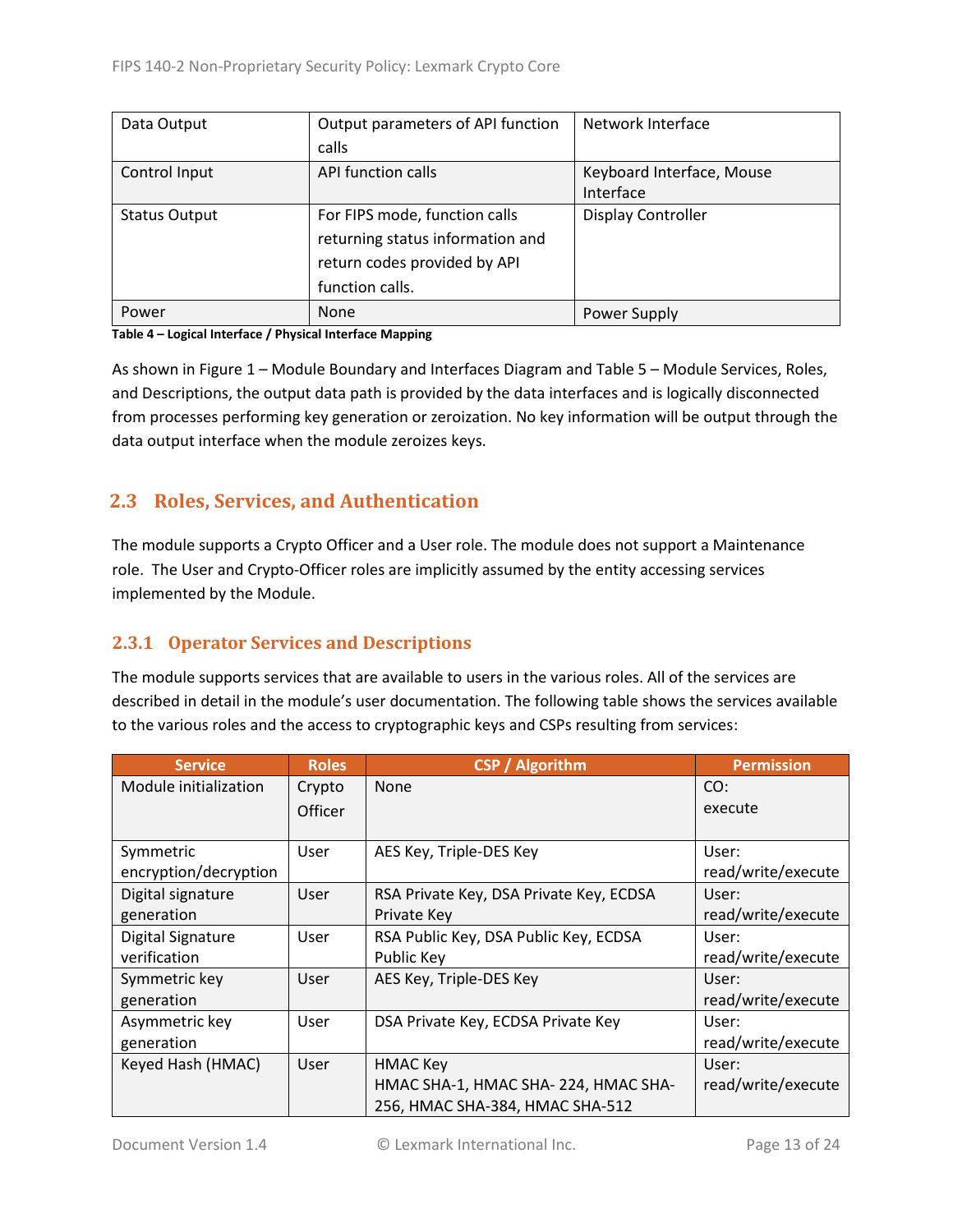| Message digest (SHS) | User    | SHA-1, SHA-224, SHA-256, SHA-384, SHA- | User:              |
|----------------------|---------|----------------------------------------|--------------------|
|                      |         | 512                                    | read/write/execute |
| Random number        | User    | DRBG Internal State, DRBG Entropy      | User:              |
| generation           |         |                                        | read/write/execute |
| Show status          | Crypto  | None                                   | User and CO:       |
|                      | Officer |                                        | execute            |
|                      | User    |                                        |                    |
| Self test            | User    | <b>None</b>                            | User:              |
|                      |         |                                        | read/execute       |
| Zeroize              | Crypto  | All CSPs                               | CO:                |
|                      | Officer |                                        | read/write/execute |
|                      | User    |                                        |                    |

<span id="page-13-3"></span>**Table 5 – Module Services, Roles, and Descriptions**

The operator is required to review the sections Approved Cryptographic Algorithms, Non-Approved Cryptographic Algorithms, and Guidance and Secure Operation to ensure only approved algorithms are used.

## <span id="page-13-0"></span>**2.3.2 Operator Authentication**

As required by FIPS 140-2, there are two roles (a Crypto Officer role and User role) in the module that operators may assume. As allowed by Level 1, the module does not support authentication to access services. As such, there are no applicable authentication policies. Access control policies are implicitly defined by the services available to the roles as specified in Table 5 – Module [Services, Roles,](#page-13-3) and [Descriptions.](#page-13-3)

# <span id="page-13-1"></span>**2.4 Physical Security**

This section of requirements does not apply to this module. The module is a software-only module and does not implement any physical security mechanisms.

# <span id="page-13-2"></span>**2.5 Operational Environment**

The module operates on a general purpose computer (GPC) running a general purpose operating system (GPOS). For FIPS purposes, the module is running on this operating system in single user mode and does not require any additional configuration to meet the FIPS requirements.

The module was tested on the following platforms:

| Platform          | <b>Operating System</b>      | CPI I/c  |
|-------------------|------------------------------|----------|
| Dell Optiplex 755 | Red Hat Enterprise Linux 6.3 | Intel i7 |

**Table 6 – Tested Environments**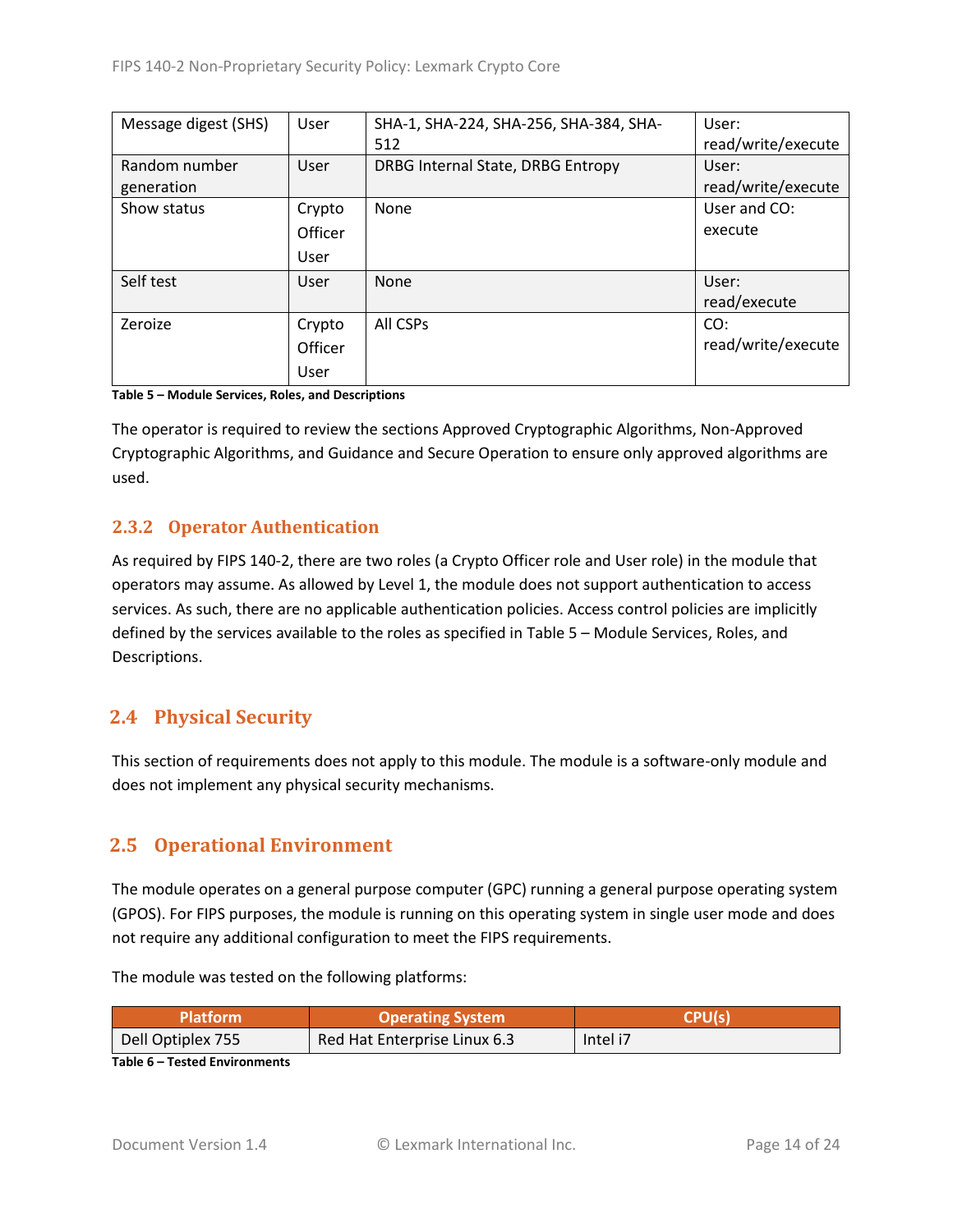The cryptographic module is also supported on the following operating systems for which operational testing and algorithm testing was not performed. The cryptographic module is "vendor affirmed" by Lexmark to operate properly for the following Lexmark products running Lexmark Linux operating system:

| Model        | <b>CPU</b> |
|--------------|------------|
| CX725        | 88PA6270   |
| CX820        | MV78460    |
| CX825        | MV78460    |
| CX860        | MV78460    |
| CX921        | 88PA6270   |
| CX922        | 88PA6270   |
| CX923        | 88PA6270   |
| CX924        | 88PA6270   |
| CS720        | 88PA6270   |
| CS725        | 88PA6270   |
| <b>CS820</b> | MV78460    |
| CS921        | 88PA6270   |
| CS923        | 88PA6270   |
| CX321        | 88PA6270   |
| CX421        | 88PA6270   |
| CX522        | 88PA6270   |
| CX622        | 88PA6270   |
| CX625        | 88PA6270   |
| CS321        | 88PA6220   |
| CS421        | 88PA6220   |
| CS521        | 88PA6220   |
| CS622        | 88PA6270   |
| MX321        | 88PA6220   |
| MX421        | 88PA6220   |
| MX521        | 88PA6220   |
| MX522        | 88PA6270   |
| MX622        | 88PA6270   |
| MX721        | 88PA6270   |
| MX722        | 88PA6270   |
| MX725        | 88PA6270   |
| MX822        | 88PA6270   |
| MX824        | 88PA6270   |
| MX826        | 88PA6270   |
| MS321        | 88PA6220   |
| MS421        | 88PA6220   |
| MS521        | 88PA6220   |
| MS621        | 88PA6220   |
| MS622        | 88PA6220   |
| MS821        | 88PA6220   |
| MS822        | 88PA6220   |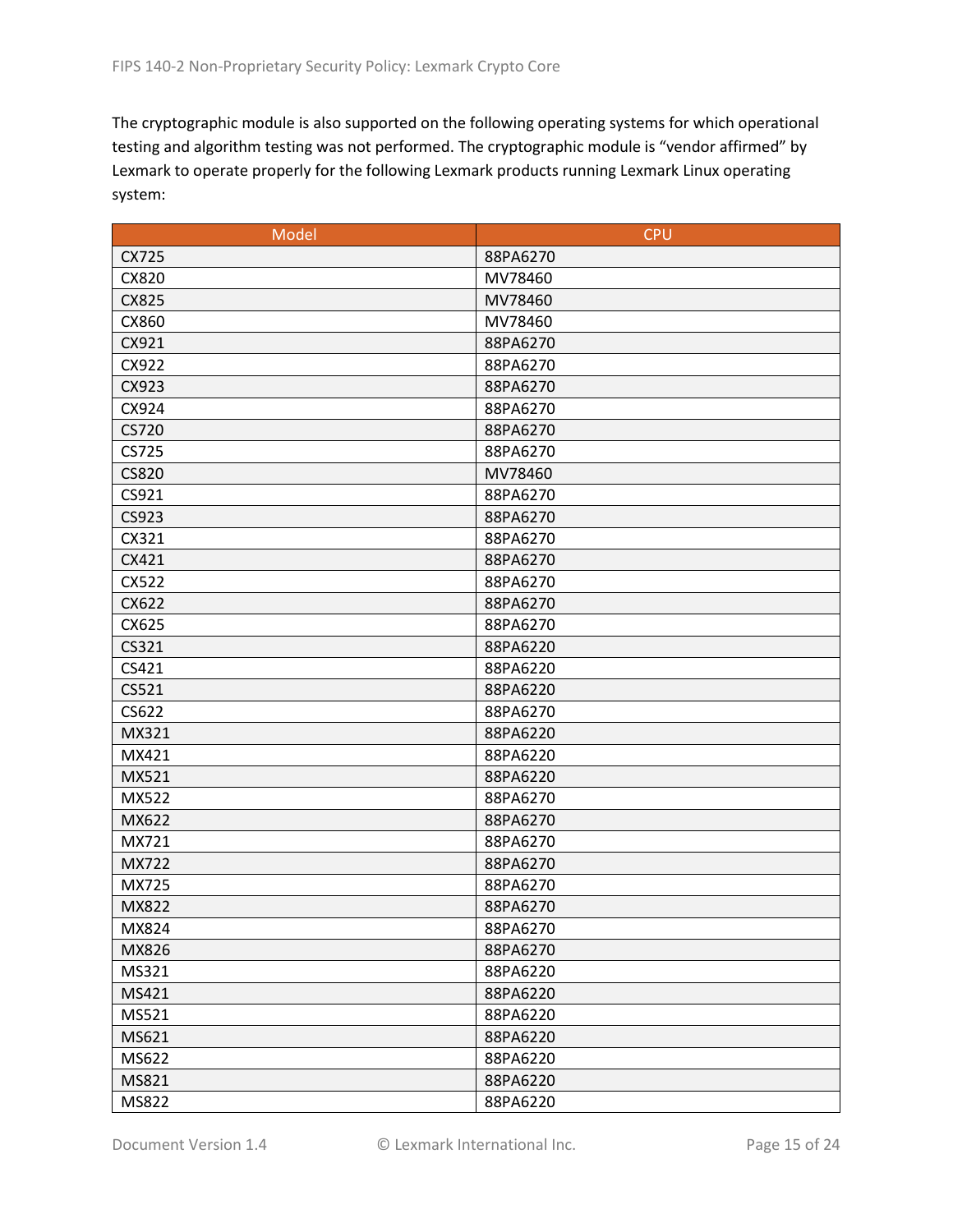| MS823        | 88PA6220 |
|--------------|----------|
| MS824        | 88PA6220 |
| <b>MS825</b> | 88PA6220 |
| MS826        | 88PA6220 |

#### **Table 7 – Vendor Affirmed Platforms**

Compliance is maintained for other versions of the respective operating system family where the binary is unchanged. No claim can be made as to the correct operation of the module or the security strengths of the generated keys when ported to an operational environment which is not listed on the validation certificate.

The GPC(s) used during testing met Federal Communications Commission (FCC) FCC Electromagnetic Interference (EMI) and Electromagnetic Compatibility (EMC) requirements for business use as defined by 47 Code of Federal Regulations, Part15, Subpart B. FIPS 140-2 validation compliance is maintained when the module is operated on other versions of the GPOS running in single user mode, assuming that the requirements outlined in NIST IG G.5 are met.

# <span id="page-15-0"></span>**2.6 Cryptographic Key Management**

| <b>Keys and CSPs</b> | <b>Storage</b><br><b>Locations</b> | <b>Storage</b><br><b>Method</b> | <b>Input</b><br><b>Method</b> | <b>Output</b><br><b>Method</b> | <b>Zeroization</b> | <b>Access</b> |
|----------------------|------------------------------------|---------------------------------|-------------------------------|--------------------------------|--------------------|---------------|
| AES Key (128,        | <b>RAM</b>                         | Plaintext                       | API call                      | None                           | power cycle        | CO: RWD       |
| 192, 256 bits)       |                                    |                                 | parameter                     |                                | cleanse()          |               |
|                      |                                    |                                 |                               |                                |                    | U: RWD        |
| Encrypt/Decrypt      |                                    |                                 |                               |                                |                    |               |
| operations           |                                    |                                 |                               |                                |                    |               |
| Used to generate     |                                    |                                 |                               |                                |                    |               |
| and verify MACs      |                                    |                                 |                               |                                |                    |               |
| with AES as part     |                                    |                                 |                               |                                |                    |               |
| of the CMAC          |                                    |                                 |                               |                                |                    |               |
| algorithm.           |                                    |                                 |                               |                                |                    |               |
| Triple-DES Key       | <b>RAM</b>                         | Plaintext                       | API call                      | None                           | power cycle        | CO: RWD       |
| $(168 \text{ bits})$ |                                    |                                 | parameter                     |                                | cleanse()          |               |
|                      |                                    |                                 |                               |                                |                    | U: RWD        |
| Used for             |                                    |                                 |                               |                                |                    |               |
| Encrypt/Decrypt      |                                    |                                 |                               |                                |                    |               |
| operations.          |                                    |                                 |                               |                                |                    |               |
| Used for             |                                    |                                 |                               |                                |                    |               |
| generating and       |                                    |                                 |                               |                                |                    |               |
| verifying MACs       |                                    |                                 |                               |                                |                    |               |
| with Triple-DES      |                                    |                                 |                               |                                |                    |               |
| as part of the       |                                    |                                 |                               |                                |                    |               |
| CMAC algorithm.      |                                    |                                 |                               |                                |                    |               |

The table below provides a complete list of Critical Security Parameters used within the module: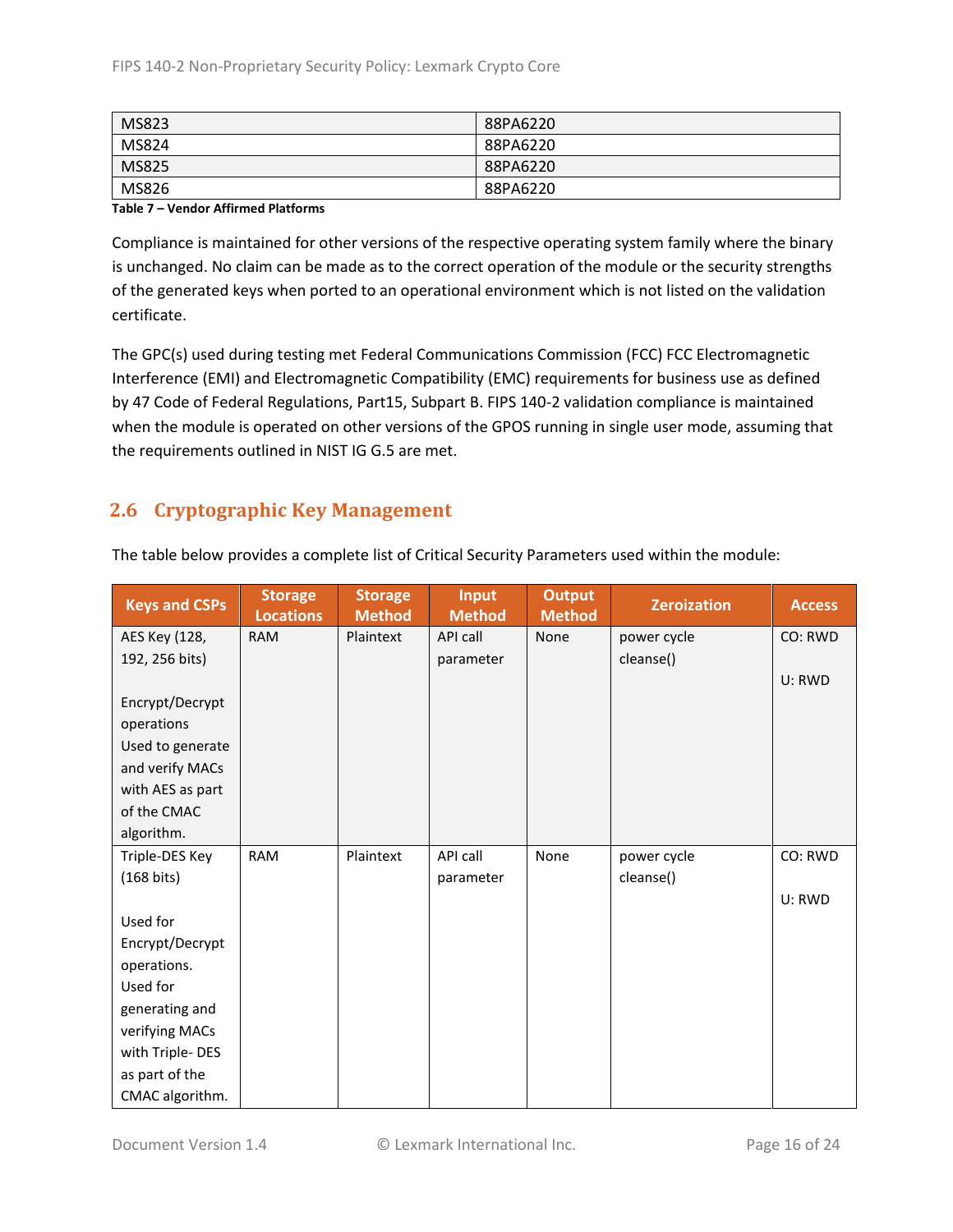| <b>Keys and CSPs</b>           | <b>Storage</b><br><b>Locations</b> | <b>Storage</b><br><b>Method</b> | <b>Input</b><br><b>Method</b> | <b>Output</b><br><b>Method</b> | <b>Zeroization</b> | <b>Access</b> |
|--------------------------------|------------------------------------|---------------------------------|-------------------------------|--------------------------------|--------------------|---------------|
| RSA Public Key                 | <b>RAM</b>                         | Plaintext                       | API call                      | API call                       | power cycle        | CO: RWD       |
| (1024, 1536,                   |                                    |                                 | parameter                     | parameter                      | cleanse()          |               |
| 2048, 3072, 4096               |                                    |                                 |                               |                                |                    | U: RWD        |
| bits)                          |                                    |                                 |                               |                                |                    |               |
|                                |                                    |                                 |                               |                                |                    |               |
| <b>RSA</b>                     |                                    |                                 |                               |                                |                    |               |
| public/private                 |                                    |                                 |                               |                                |                    |               |
| keys used to sign              |                                    |                                 |                               |                                |                    |               |
| and verify data.               |                                    |                                 |                               |                                |                    |               |
| RSA Private Key                | <b>RAM</b>                         | Plaintext                       | API call                      | API call                       | power cycle        | CO: RWD       |
| (2048, 3072,                   |                                    |                                 | parameter                     | parameter                      | cleanse()          |               |
| 4096 bits)                     |                                    |                                 |                               |                                |                    | U: RWD        |
|                                |                                    |                                 |                               |                                |                    |               |
| <b>RSA</b>                     |                                    |                                 |                               |                                |                    |               |
| public/private                 |                                    |                                 |                               |                                |                    |               |
| keys used to sign              |                                    |                                 |                               |                                |                    |               |
| and verify data.               |                                    | Plaintext                       | API call                      |                                |                    |               |
| <b>DSA Public Key</b>          | <b>RAM</b>                         |                                 |                               | API call                       | power cycle        | CO: RWD       |
| (1024, 2048, and<br>3072 bits) |                                    |                                 | parameter                     | parameter                      | cleanse()          | U: RWD        |
|                                |                                    |                                 |                               |                                |                    |               |
| <b>DSA</b>                     |                                    |                                 |                               |                                |                    |               |
| public/private                 |                                    |                                 |                               |                                |                    |               |
| keys used to sign              |                                    |                                 |                               |                                |                    |               |
| and verify data.               |                                    |                                 |                               |                                |                    |               |
| DSA Private Key                | <b>RAM</b>                         | Plaintext                       | API call                      | API call                       | power cycle        | CO: RWD       |
| (2048, and 3072                |                                    |                                 | parameter                     | parameter                      | cleanse()          |               |
| bits)                          |                                    |                                 |                               |                                |                    | U: RWD        |
|                                |                                    |                                 |                               |                                |                    |               |
| <b>DSA</b>                     |                                    |                                 |                               |                                |                    |               |
| public/private                 |                                    |                                 |                               |                                |                    |               |
| keys used to sign              |                                    |                                 |                               |                                |                    |               |
| and verify data.               |                                    |                                 |                               |                                |                    |               |
| HMAC Key (≥ 112                | <b>RAM</b>                         | Plaintext                       | API call                      | API call                       | power cycle        | CO: RWD       |
| bits)                          |                                    |                                 | parameter                     | parameter                      | cleanse()          |               |
|                                |                                    |                                 |                               |                                |                    | U: RWD        |
| HMAC keys used                 |                                    |                                 |                               |                                |                    |               |
| to generate and                |                                    |                                 |                               |                                |                    |               |
| verify MACs on                 |                                    |                                 |                               |                                |                    |               |
| data.                          |                                    |                                 |                               |                                |                    |               |
| Integrity Key                  | Module                             | Plaintext                       | None                          | None                           | None               | CO: RWD       |
|                                | Binary                             |                                 |                               |                                |                    |               |
|                                |                                    |                                 |                               |                                |                    | U: RWD        |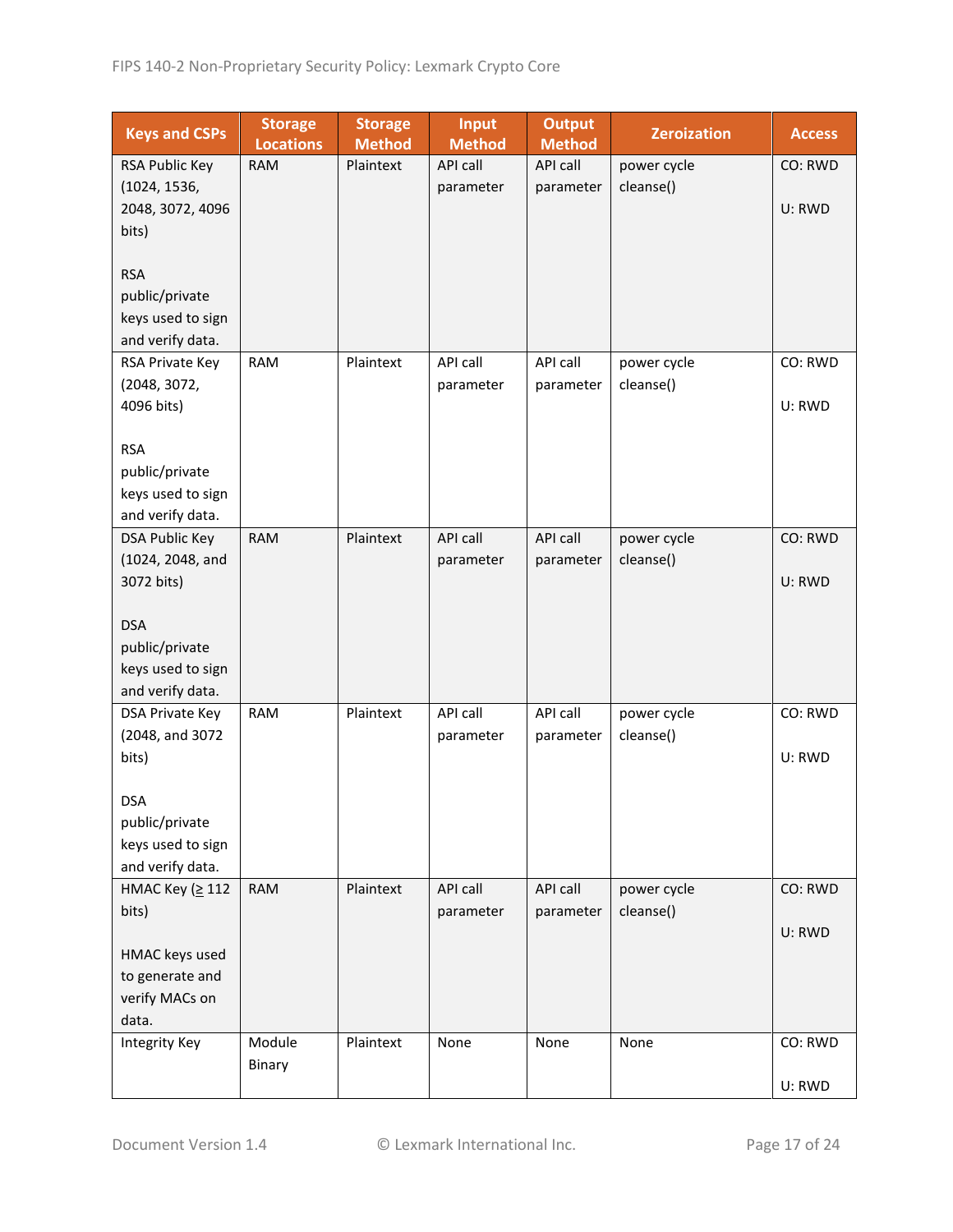| <b>Keys and CSPs</b>             | <b>Storage</b><br><b>Locations</b> | <b>Storage</b><br><b>Method</b> | <b>Input</b><br><b>Method</b> | <b>Output</b><br><b>Method</b> | <b>Zeroization</b> | <b>Access</b> |
|----------------------------------|------------------------------------|---------------------------------|-------------------------------|--------------------------------|--------------------|---------------|
| <b>ECDSA Private</b>             | <b>RAM</b>                         | Plaintext                       | API call                      | API call                       | power cycle        | CO: RWD       |
| Key (PKG: Curves                 |                                    |                                 | parameter                     | parameter                      | cleanse()          |               |
| (P-224, P-256, P-                |                                    |                                 |                               |                                |                    | U: RWD        |
| 384, P-521, K-                   |                                    |                                 |                               |                                |                    |               |
| 233, K-283, K-                   |                                    |                                 |                               |                                |                    |               |
| 409, K-571, B-                   |                                    |                                 |                               |                                |                    |               |
| 233, B-283, B-                   |                                    |                                 |                               |                                |                    |               |
| 409 & B-571)                     |                                    |                                 |                               |                                |                    |               |
| PKV: Curves All                  |                                    |                                 |                               |                                |                    |               |
| P, K & B)                        |                                    |                                 |                               |                                |                    |               |
|                                  |                                    |                                 |                               |                                |                    |               |
| <b>ECDSA</b>                     |                                    |                                 |                               |                                |                    |               |
| public/private                   |                                    |                                 |                               |                                |                    |               |
| keys used to sign                |                                    |                                 |                               |                                |                    |               |
| and verify data.                 |                                    |                                 |                               |                                |                    |               |
| <b>ECDSA Public Key</b>          | <b>RAM</b>                         | Plaintext                       | API call                      | API call                       | power cycle        | CO: RWD       |
| (PKG: Curves (P-                 |                                    |                                 | parameter                     | parameter                      | cleanse()          |               |
| 224, P-256, P-                   |                                    |                                 |                               |                                |                    | U: RWD        |
| 384, P-521, K-                   |                                    |                                 |                               |                                |                    |               |
| 233, K-283, K-                   |                                    |                                 |                               |                                |                    |               |
| 409, K-571, B-                   |                                    |                                 |                               |                                |                    |               |
| 233, B-283, B-                   |                                    |                                 |                               |                                |                    |               |
| 409 & B-571)                     |                                    |                                 |                               |                                |                    |               |
| PKV: Curves All                  |                                    |                                 |                               |                                |                    |               |
| P, K & B)                        |                                    |                                 |                               |                                |                    |               |
|                                  |                                    |                                 |                               |                                |                    |               |
| <b>ECDSA</b>                     |                                    |                                 |                               |                                |                    |               |
| public/private                   |                                    |                                 |                               |                                |                    |               |
| keys used to sign                |                                    |                                 |                               |                                |                    |               |
| and verify data.                 |                                    |                                 |                               |                                |                    |               |
| <b>DRBG Internal</b>             | <b>RAM</b>                         | Plaintext                       | None                          | None                           | power cycle        | CO: RWD       |
| state (V,C, Key                  |                                    |                                 |                               |                                | cleanse()          |               |
| value)                           |                                    |                                 |                               |                                |                    | U: RWD        |
|                                  |                                    |                                 |                               |                                |                    |               |
| V and key are<br>used as part of |                                    |                                 |                               |                                |                    |               |
| <b>HMAC and CTR</b>              |                                    |                                 |                               |                                |                    |               |
| DRBG process. V                  |                                    |                                 |                               |                                |                    |               |
| and C are used as                |                                    |                                 |                               |                                |                    |               |
| part of HASH                     |                                    |                                 |                               |                                |                    |               |
|                                  |                                    |                                 |                               |                                |                    |               |
| DRBG process.                    |                                    |                                 |                               |                                |                    |               |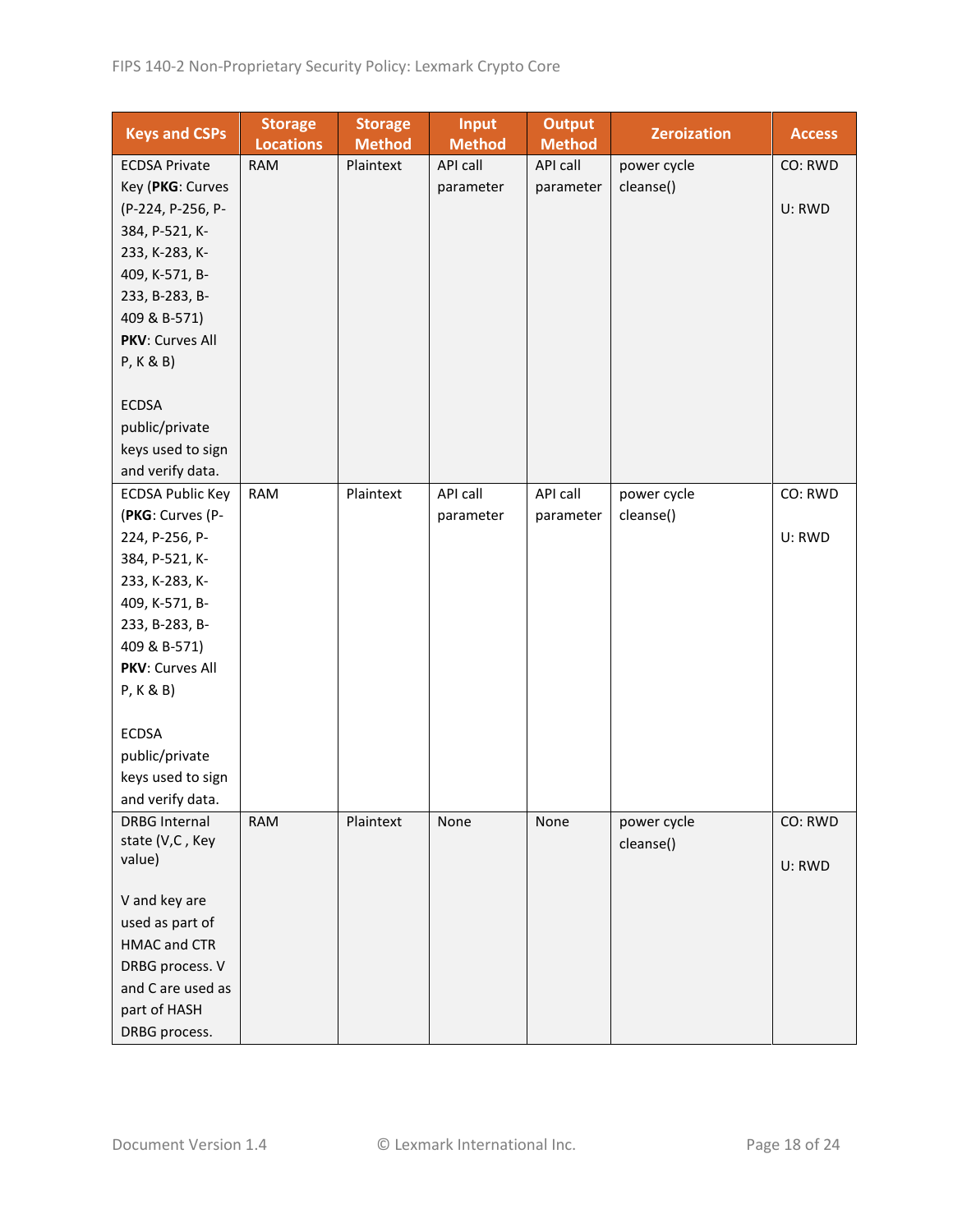| <b>Keys and CSPs</b> | <b>Storage</b><br><b>Locations</b> | <b>Storage</b><br><b>Method</b> | Input<br><b>Method</b> | <b>Output</b><br><b>Method</b> | <b>Zeroization</b> | <b>Access</b> |
|----------------------|------------------------------------|---------------------------------|------------------------|--------------------------------|--------------------|---------------|
| <b>DRBG Entropy</b>  | <b>RAM</b>                         | Plaintext                       | API call               | None                           | power cycle        | CO: RWD       |
|                      |                                    |                                 | parameter              |                                | cleanse()          |               |
| Entropy input        |                                    |                                 |                        |                                |                    | U: RWD        |
| strings used as      |                                    |                                 |                        |                                |                    |               |
| part of the DRBG     |                                    |                                 |                        |                                |                    |               |
| process.             |                                    |                                 |                        |                                |                    |               |

 $R = Read$  W = Write D = Delete

#### **Table 8 – Module Keys/CSPs**

*Please note that keys can be generated by the module for the services that require those keys, but the keys will always be input via an API call.*

The application that uses the module is responsible for appropriate destruction and zeroization of the key material. The module provides functions for key allocation and destruction which overwrite the memory that is occupied by the key information with zeros before it is deallocated.

#### <span id="page-18-0"></span>**2.6.1 Random Number Generation**

The module uses SP800-90A DRBGs for creation of asymmetric and symmetric keys.

The module accepts input from entropy sources external to the cryptographic boundary for use as seed material for the module's Approved DRBGs. The calling application of the module shall use entropy sources that meet the security strength required for the random bit generation mechanism as shown in NIST Special Publication 800-90A Table 2 (Hash\_DRBG, HMAC\_DRBG) and Table 3 (CTR\_DRBG). At a minimum, the entropy source shall provide at least 128-bits of entropy to the DRBG.

The module performs continual tests on the random numbers it uses to ensure that the seed input to the Approved DRBGs do not have the same value. The module also performs continual tests on the output of the Approved DRBGs to ensure that consecutive random numbers do not repeat.

In accordance with FIPS 140-2 IG D.12, the cryptographic module performs Cryptographic Key Generation (CKG) for asymmetric keys as per NIST SP 800-133rev2 (vendor affirmed). The resulting symmetric key or asymmetric seed is an unmodified output from a DRBG.

The AES GCM IV generation is in compliance with the RFC5288 and RFC5289 and shall only be used for the TLS protocol version 1.2 to be compliant with [FIPS140-2\_IG] IG A.5, provision 1 ("TLS protocol IV generation"); thus, the module is compliant with [SP800-52].

# <span id="page-18-1"></span>**2.6.2 Key/Critical Security Parameter (CSP) Authorized Access and Use by Role and Service/Function**

An authorized application as user (the User role) has access to all key data generated during the operation of the module.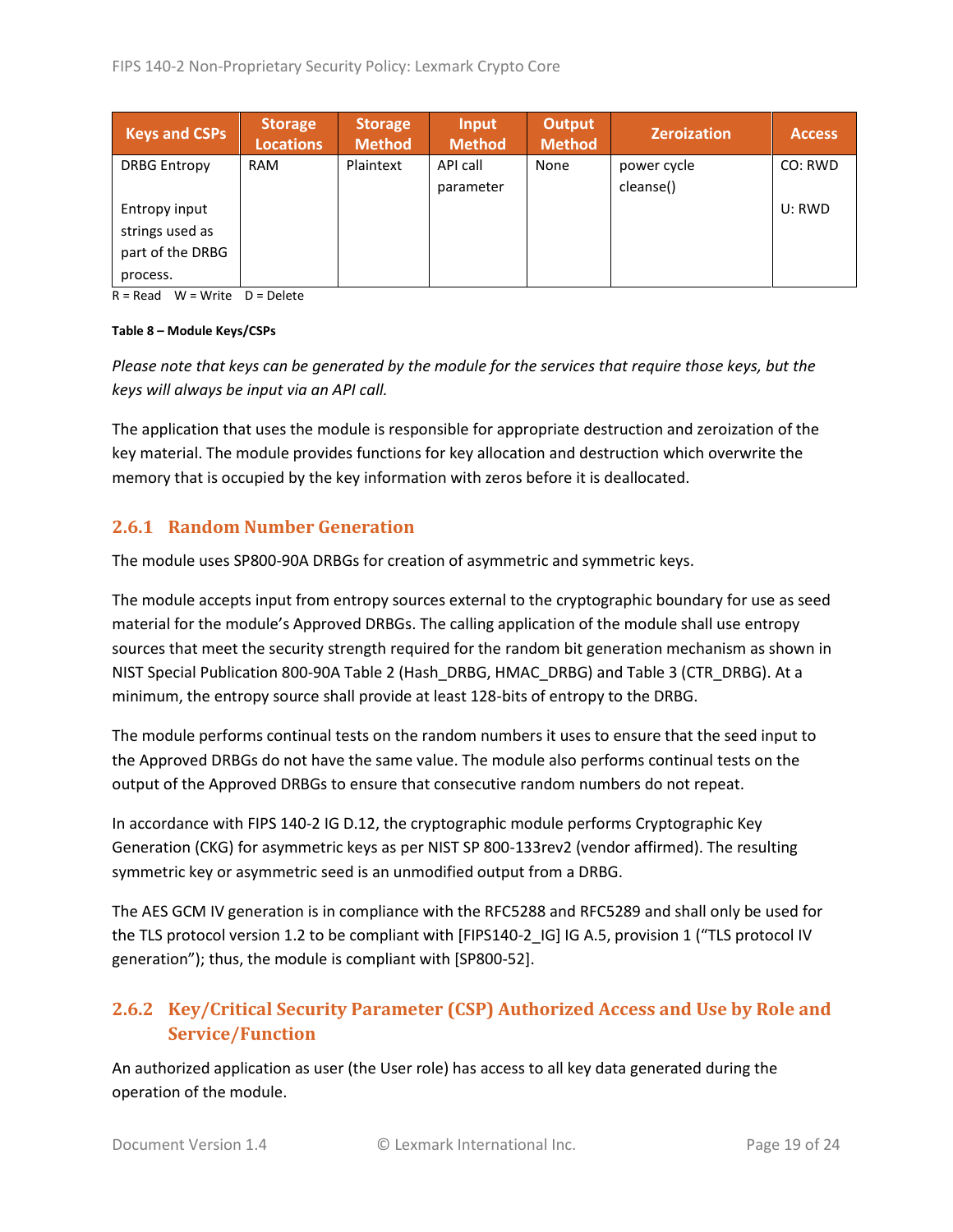## <span id="page-19-0"></span>**2.6.3 Key/CSP Storage**

Public and private keys are provided to the module by the calling process and are destroyed when released by the appropriate API function calls or during power cycle. The module does not perform persistent storage of keys.

### <span id="page-19-1"></span>**2.6.4 Key/CSP Zeroization**

The application is responsible for calling the appropriate destruction functions from the API. The destruction functions then overwrite the memory occupied by keys with zeros and deallocates the memory. This occurs during process termination / power cycle. Keys are immediately zeroized upon deallocation, which sufficiently protects the CSPs from compromise.

## <span id="page-19-2"></span>**2.7 Self-Tests**

FIPS 140-2 requires that the module perform self tests to ensure the integrity of the module and the correctness of the cryptographic functionality at start up. In addition some functions require continuous verification of function, such as the random number generator. All of these tests are listed and described in this section. In the event of a self-test error, the module will log the error and will halt. The module must be initialized into memory to resume function.

The following sections discuss the module's self-tests in more detail.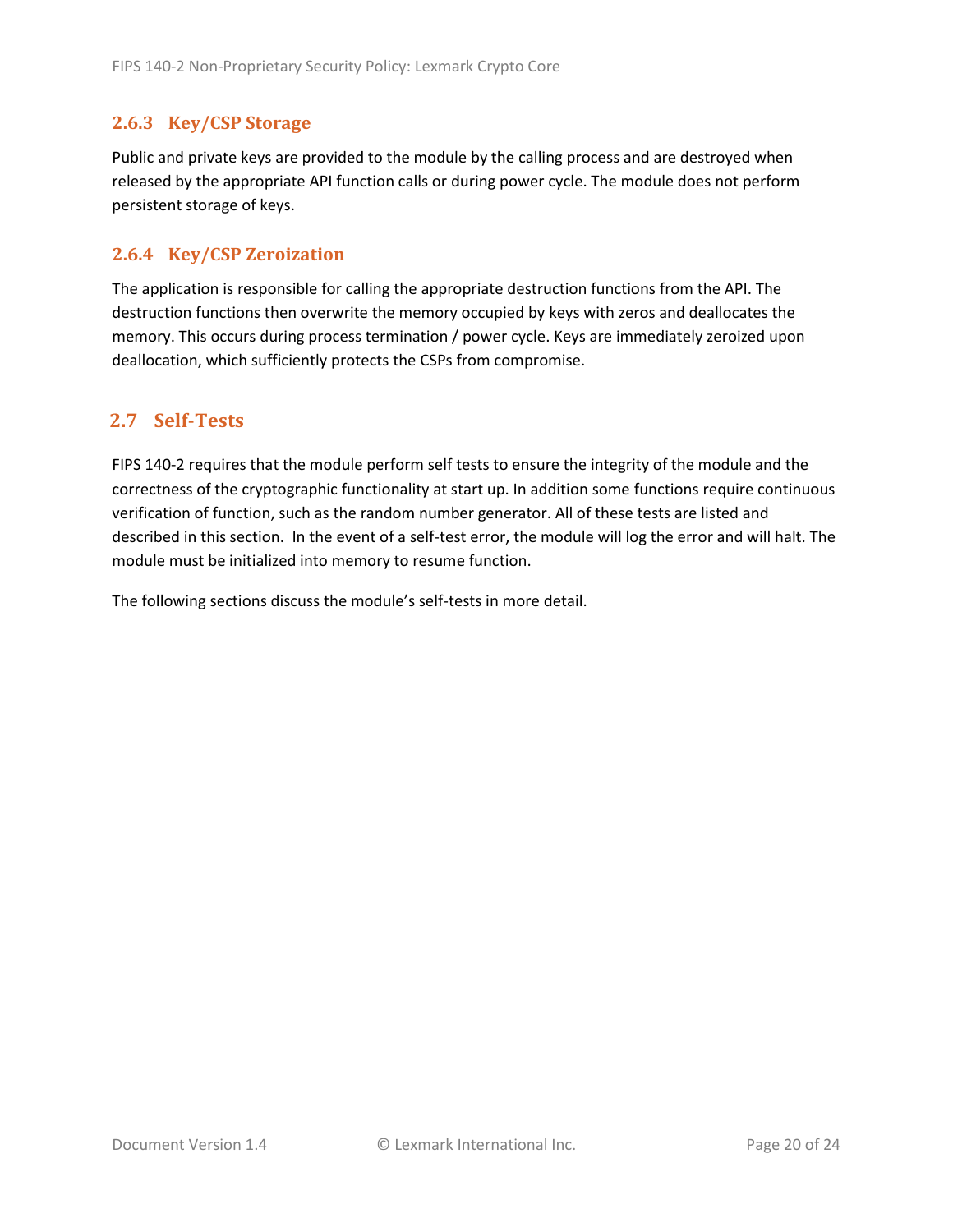# <span id="page-20-0"></span>**2.7.1 Power-On Self-Tests**

Power-on self-tests are executed automatically when the module is loaded into memory. The module verifies the integrity of the runtime executable using a HMAC-SHA1 digest computed at build time. If the fingerprints match, the power-up self-tests are then performed. If the power-up self-test is successful, a flag is set to place the module in FIPS mode (the operator is still required to follow the guidance in Section 3 to ensure the module is running in FIPS-approved mode of operation).

| <b>TYPE</b>                     | <b>DETAIL</b>                                        |
|---------------------------------|------------------------------------------------------|
| Software Integrity Check        | HMAC-SHA1 on all module components                   |
| Known Answer Tests <sup>1</sup> | AES ECB mode encrypt/decrypt 128-bit key length<br>٠ |
|                                 | AES CCM mode encrypt/decrypt 192-bit key length      |
|                                 | AES GCM mode encrypt/decrypt 256-bit key length      |
|                                 | AES CMAC CBC mode, encrypt/decrypt with 128,         |
|                                 | 192, 256-bit key lengths                             |
|                                 | $SHA-1$                                              |
|                                 | HMAC-SHA1                                            |
|                                 | HMAC-SHA224                                          |
|                                 | HMAC-SHA256                                          |
|                                 | HMAC-SHA384                                          |
|                                 | HMAC-SHA512                                          |
|                                 | RSA sign/verify using 2048 bit key, SHA-256, PKCS#1  |
|                                 | SP 800-90A DRBG (Hash_DRBG, HMAC_DRBG,               |
|                                 | CTR_DRBG)                                            |
|                                 | Triple-DES ECB mode encrypt/decrypt 3-key            |
|                                 | Triple-DES CMAC CBC mode generate/verify 3-key       |
| Pair-wise Consistency Tests     | DSA sign/verify using 2048 bit key, SHA-384          |
|                                 | ECDSA keygen/sign/verify using P-224, K-233 and      |
|                                 | <b>SHA512</b>                                        |
|                                 | RSA (legacy test)                                    |

**Table 9 – Power-On Self-Tests**

Input, output, and cryptographic functions cannot be performed while the Module is in a self-test or error state because the module is single-threaded and will not return to the calling application until the power-up self tests are complete. If the power-up self tests fail, subsequent calls to the module will also fail - thus no further cryptographic operations are possible.

The Module performs power-up self-tests automatically during loading of the module by making use of default entry point (DEP) and no operator intervention is required.

<sup>1</sup> Note that all SHA-X KATs are tested as part of the respective HMAC SHA-X KAT. SHA-1 is also tested independently.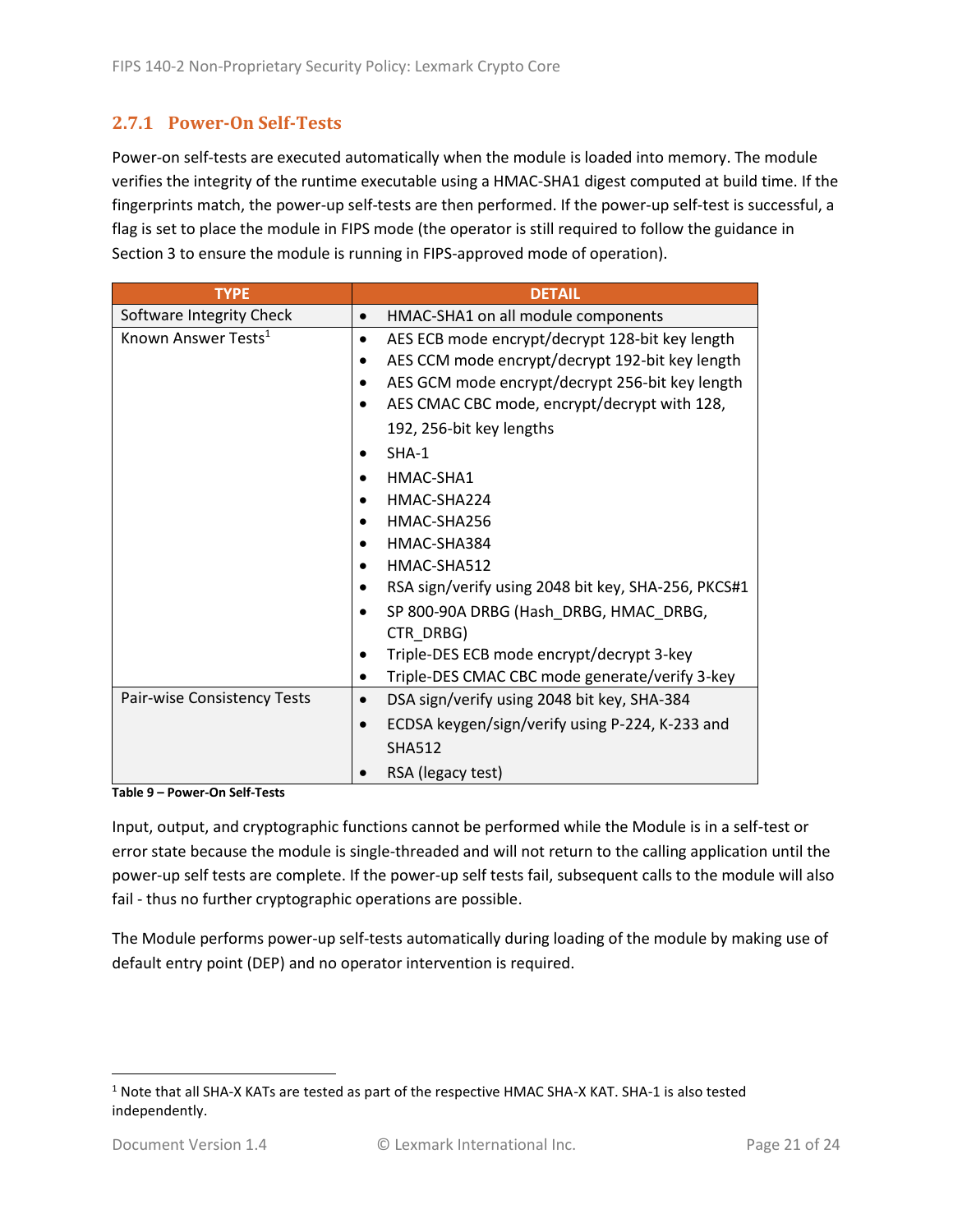### <span id="page-21-0"></span>**2.7.2 Conditional Self-Tests**

The module implements the following conditional self-tests upon key generation, or random number generation (respectively):

| <b>TYPE</b>                 | <b>DETAIL</b>                                                                                         |
|-----------------------------|-------------------------------------------------------------------------------------------------------|
| Pair-wise Consistency Tests | <b>DSA</b>                                                                                            |
|                             | RSA (legacy test not run in FIPS mode)                                                                |
|                             | <b>ECDSA</b>                                                                                          |
| <b>Continuous RNG Tests</b> | Performed on all Approved DRBGs, the non-<br>approved X9.31 RNG, and the non-approved<br>DUAL EC DRBG |
|                             | Please note the DRBG is Tested as required by<br>[SP800-90A] Section 11                               |

**Table 10 – Conditional Self-Tests**

## <span id="page-21-1"></span>**2.7.3 Cryptographic Function**

The module verifies the integrity of the runtime executable using a HMAC-SHA1 digest which is computed at build time. If this computed HMAC-SHA1 digest matches the stored, known digest, then the power-up self-test (consisting of the algorithm-specific Pairwise Consistency and Known Answer tests) is performed. If any component of the power-up self-test fails, an internal global error flag is set to prevent subsequent invocation of any cryptographic function calls. Any such power-up self test failure is a hard error that can only be recovered by reinstalling the module<sup>2</sup>. The power-up self-tests may be performed at any time by reloading the module.

No operator intervention is required during the running of the self-tests.

# <span id="page-21-2"></span>**2.8 Mitigation of Other Attacks**

The Module does not contain additional security mechanisms beyond the requirements for FIPS 140-2 Level 1 cryptographic modules.

 $2$  The initialization function could be re-invoked but such re-invocation does not provide a means from recovering from an integrity test or known answer test failure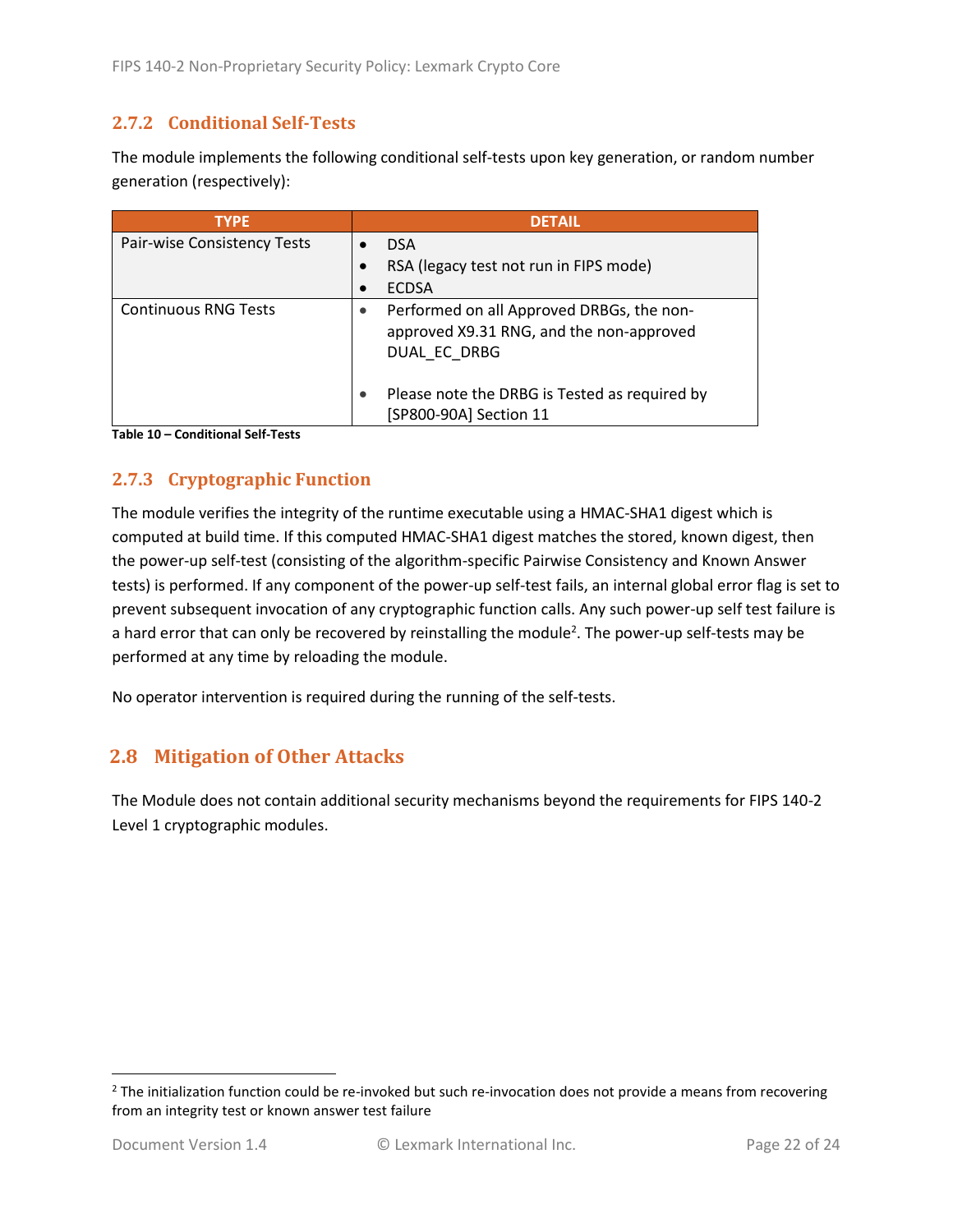# <span id="page-22-0"></span>**3 Guidance and Secure Operation**

# <span id="page-22-1"></span>**3.1 Crypto Officer Guidance**

#### <span id="page-22-2"></span>**3.1.1 Software Installation**

The module is provided directly to solution developers and is not available for direct download to the general public. The module and its host application are to be installed on an operating system specified in Section [2.5](#page-13-2) or one where portability is maintained.

#### <span id="page-22-3"></span>**3.1.2 Additional Rules of Operation**

- 1. The writable memory areas of the module (data and stack segments) are accessible only by the application so that the operating system is in "single user" mode, i.e. only the application has access to that instance of the module.
- 2. The operating system is responsible for multitasking operations so that other processes cannot access the address space of the process containing the module.

### <span id="page-22-4"></span>**3.2 User Guidance**

#### <span id="page-22-5"></span>**3.2.1 General Guidance**

The module is not distributed as a standalone library and is only used in conjunction with the solution.

The end user of the operating system is also responsible for zeroizing CSPs via wipe/secure delete procedures.

If the module power is lost and restored, the calling application must ensure that any AES-GCM keys used for encryption or decryption are redistributed.

The counter portion of the IV is set by the module within its cryptographic boundary. When the IV exhausts the maximum number of possible values for a given session key, the first party to encounter this condition shall trigger a handshake to establish a new encryption key in accordance with RFC 5246.

The AES GCM IV generation is in compliance with the RFC5288 and RFC5289 and shall only be used for the TLS protocol version 1.2 to be compliant with [FIPS140-2 IG] IG A.5, provision 1 ("TLS protocol IV generation"); thus, the module is compliant with [SP800-52].

In the event the nonce\_explicit part of the IV exhausts the maximum number of possible values for a given session key, either party (the client or the server) that encounters this condition shall trigger a handshake to establish a new encryption key.